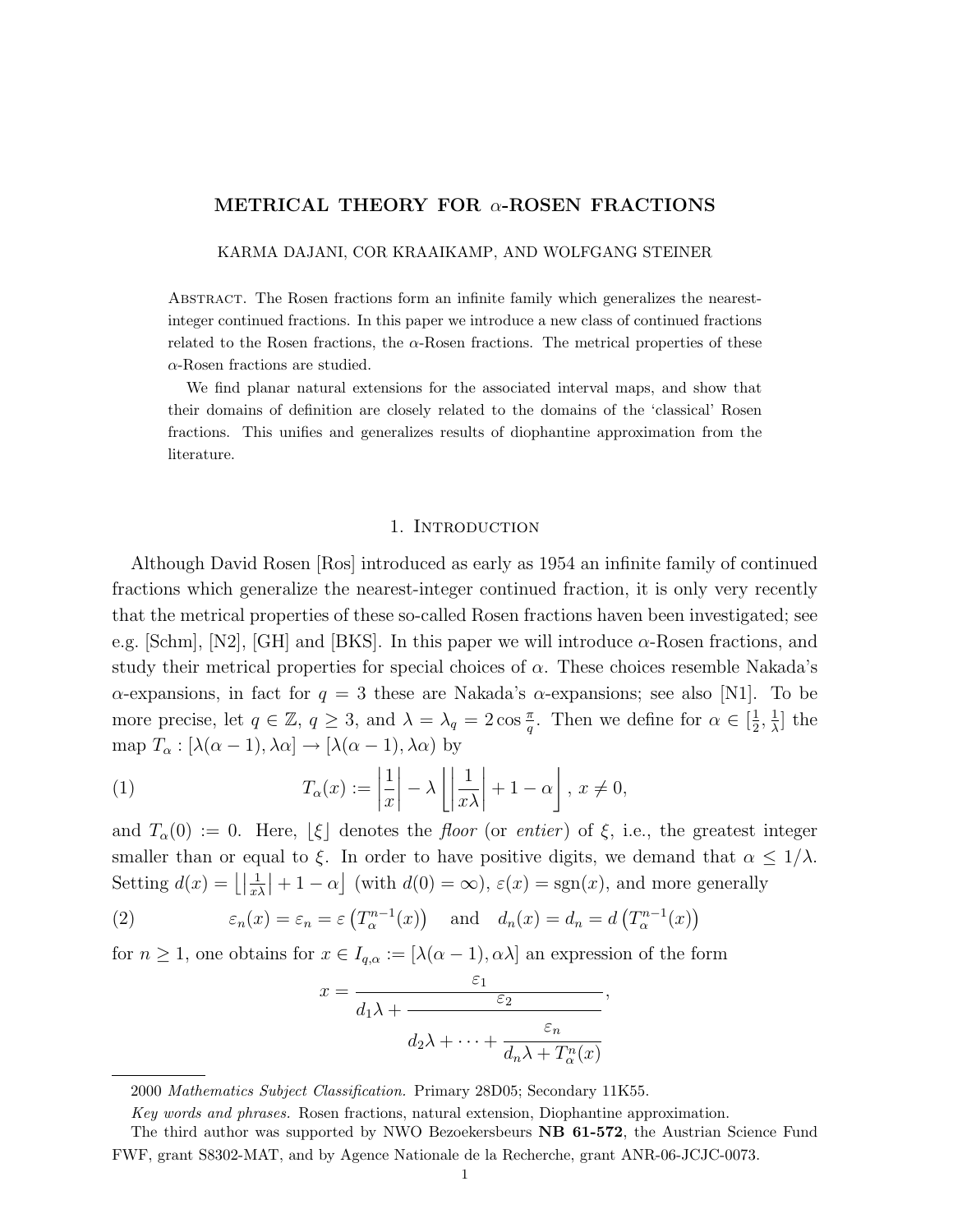where  $\varepsilon_i \in {\pm 1, 0}$  and  $d_i \in \mathbb{N} \cup {\infty}$ . Setting

(3) 
$$
\frac{R_n}{S_n} = \frac{\varepsilon_1}{d_1 \lambda + \frac{\varepsilon_2}{d_2 \lambda + \dots + \frac{\varepsilon_n}{d_n \lambda}}} =: [\varepsilon_1 : d_1, \varepsilon_2 : d_2, \dots, \varepsilon_n : d_n],
$$

we will show in Section 2.3 that

$$
\lim_{n \to \infty} \frac{R_n}{S_n} = x,
$$

and for convenience we will write

(4) 
$$
x = \frac{\varepsilon_1}{d_1 \lambda + \frac{\varepsilon_2}{d_2 \lambda + \cdots}} =: [\varepsilon_1 : d_1, \varepsilon_2 : d_2, \dots].
$$

We call  $R_n/S_n$  the nth  $\alpha$ -Rosen convergent of x, and (4) the  $\alpha$ -Rosen fraction of x.

The case  $\alpha = 1/2$  yields the Rosen fractions, while the case  $\alpha = 1/\lambda$  is the Rosen fraction equivalent of the classical regular continued fraction expansion (RCF). In case  $q = 3$  (and  $1/2 \leq \alpha \leq 1/\lambda$ ), the above defined  $\alpha$ -Rosen fractions are in fact Nakada's  $\alpha$ expansions (and the case  $\alpha = 1/\lambda = 1$  is the RCF). Already from [BKS] it is clear that in order to construct the underlying ergodic system for any  $\alpha$ -Rosen fraction and the planar natural extension for the associated interval map  $T_{\alpha}$ , it is fundamental to understand the orbit under  $T_{\alpha}$  of the two endpoints  $\lambda(\alpha - 1)$  and  $\lambda \alpha$  of  $X = X_{\alpha} := [\lambda(\alpha - 1), \lambda \alpha]$ . Although the situation is in general more complicated than the 'classical case' from [BKS], the natural extension together with the invariant measure can be given, and it is shown that this dynamical system is weakly Bernoulli.

Using the natural extension, metrical properties of the  $\alpha$ -Rosen fractions will be given in Section 4.

## 2. Natural extensions

In this section we find the "smallest" domain  $\Omega_{\alpha} \subset \mathbb{R}^2$  on which the map

(5) 
$$
\mathcal{T}_{\alpha}(x,y) = \left(T_{\alpha}(x), \frac{1}{d(x)\lambda + \varepsilon(x)y}\right), \quad (x,y) \in \Omega_{\alpha},
$$

is bijective a.e.. We will deal with the general case, resembling Nakada's  $\alpha$ -expansions, i.e.,  $1/2 \le \alpha \le 1/\lambda$  and  $\lambda = \lambda_q = 2 \cos \pi/q$  for some fixed  $q \in \mathbb{Z}$ ,  $q \ge 4$  (the case  $q = 3$  is in fact the case of Nakada's  $\alpha$ -expansions; see also [N1]). As in [BKS], we need to discern between odd and even q's, but some properties are shared by both cases, and these are collected here first.

For  $x \in [\lambda(\alpha-1), \lambda\alpha]$ , setting

$$
A_i = \begin{pmatrix} 0 & \varepsilon_i \\ 1 & d_i \lambda \end{pmatrix}, \text{ and } M_n = A_1 \cdots A_n = \begin{pmatrix} K_n & R_n \\ L_n & R_n \end{pmatrix},
$$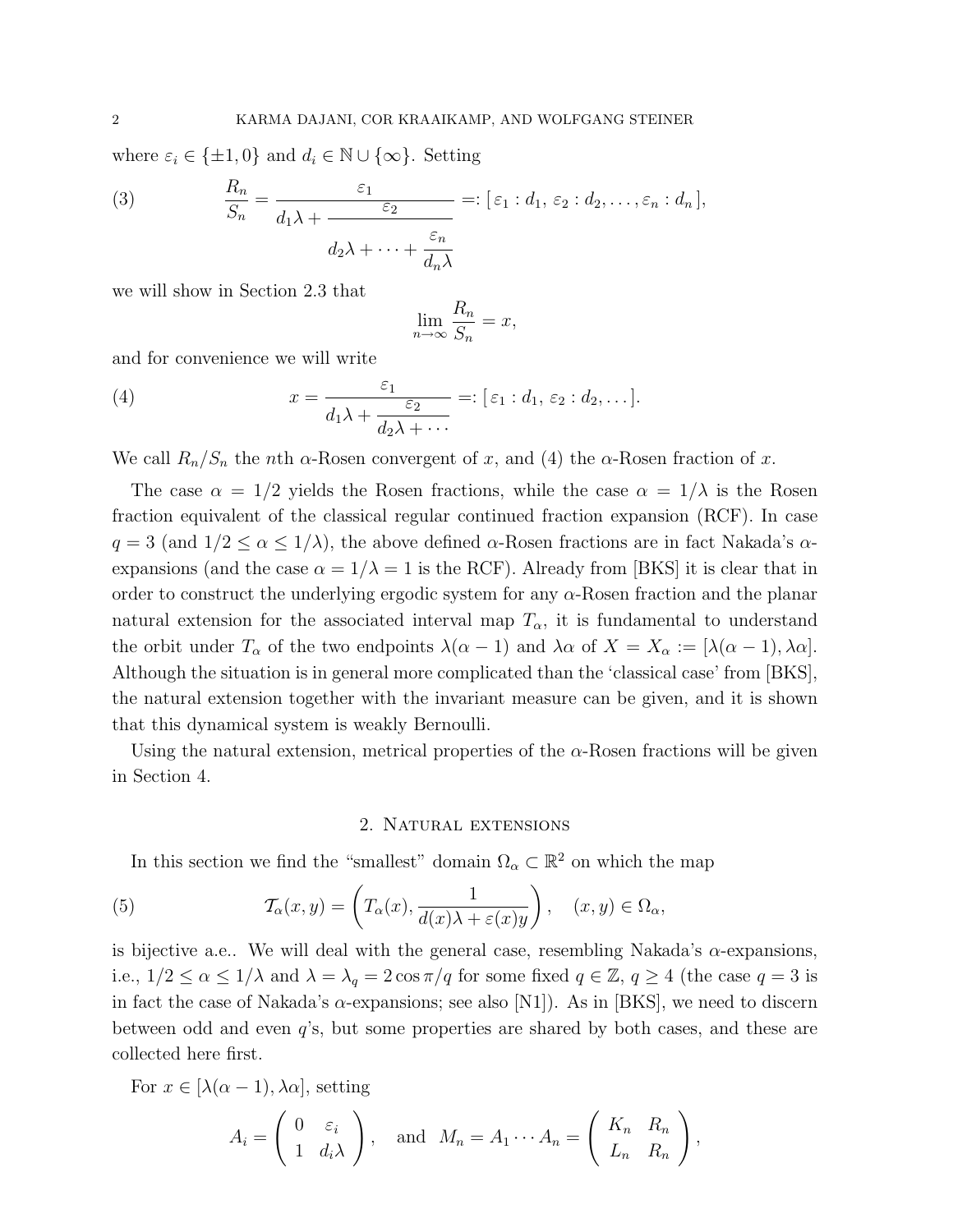it immediately follows from  $M_n = M_{n-1}A_n$  that  $K_n = R_{n-1}$ ,  $L_n = S_{n-1}$ , and

(6) 
$$
R_{-1} := 1, \quad R_0 := 0, \quad R_n = d_n \lambda R_{n-1} + \varepsilon_n R_{n-2}, \quad \text{for } n = 1, 2, \dots,
$$

$$
S_{-1} := 0, \quad S_0 := 1, \quad S_n = d_n \lambda S_{n-1} + \varepsilon_n S_{n-2}, \quad \text{for } n = 1, 2, \dots,
$$

if  $d_n < \infty$ . For a matrix  $A =$  $\left(\begin{array}{cc} a & b \\ c & d \end{array}\right)$ , with  $\det(A) \neq 0$ , we define the corresponding Möbius (or fractional linear) transformation by

$$
A(x) = \frac{ax+b}{cx+d}.
$$

Consequently, considering  $M_n$  as a Möbius transformation, we find that

$$
M_n(0) = \frac{R_n}{S_n}
$$
, and  $M_n(0) = A_1 \cdots A_n(0) = \cdots = [\varepsilon_1 : d_1, \varepsilon_2 : d_2, \ldots, \varepsilon_n : d_n].$ 

It follows that the numerators and denominators of the  $\alpha$ -Rosen convergents of x from (3) satisfy the usual recurrence relations (6); see also [BKS], p. 1279.

Furthermore, since

$$
x = M_{n-1} \begin{pmatrix} 0 & \varepsilon_n \\ 1 & d_n \lambda + T_\alpha^n(x) \end{pmatrix} (0),
$$

we have that

(7) 
$$
x = \frac{R_n + T_\alpha^n(x)R_{n-1}}{S_n + T_\alpha^n(x)S_{n-1}} \text{ and } T_\alpha^n(x) = \frac{R_n - S_n x}{S_{n-1}x - R_{n-1}}.
$$

Let  $\ell_0 = (\alpha - 1)\lambda$  be the left-endpoint of the interval on which the continued fraction map  $T_{\alpha}$  was defined in (1),  $r_0 = \alpha \lambda$  its right-endpoint and let

$$
\Delta(\varepsilon: d) = \{ x \in [(\alpha - 1)\lambda, \alpha\lambda] \mid \varepsilon_1(x) = \varepsilon, \ d_1(x) = d \},
$$

be the cylinders of order 1 of numbers with same first digits given by (4). If we set

$$
\delta_d = \frac{1}{(\alpha + d)\lambda}
$$

for all  $d \geq 1$ , then the cylinders are given by the following table

$$
\Delta(-1:1) \quad \Delta(-1:d), d \ge 2 \quad \Delta(0:\infty) \quad \Delta(+1:d), d \ge 2 \quad \Delta(+1:1)
$$
\n
$$
\boxed{[\ell_0,\delta_1)} \qquad \boxed{-\delta_{d-1},-\delta_d} \qquad \boxed{0} \qquad \boxed{(\delta_d,\delta_{d-1})} \qquad \boxed{(\delta_1,r_0)}
$$

where we have used that  $r_0 > \delta_1$  since  $\lambda \geq$ 2 for  $q \geq 4$ . Note that we have by definition that

$$
T_{\alpha}(x) = \varepsilon/x - \lambda d,
$$

for all  $x \in \Delta(\varepsilon, d)$ ,  $x \neq 0$ .

Setting  $\ell_n = T_\alpha^n(\ell_0)$ ,  $r_n = T_\alpha^n(r_0)$ ,  $n \geq 0$ , we have that

$$
r_1 = \frac{1}{\alpha \lambda} - \lambda = -\frac{\alpha \lambda^2 - 1}{\alpha \lambda} < 0.
$$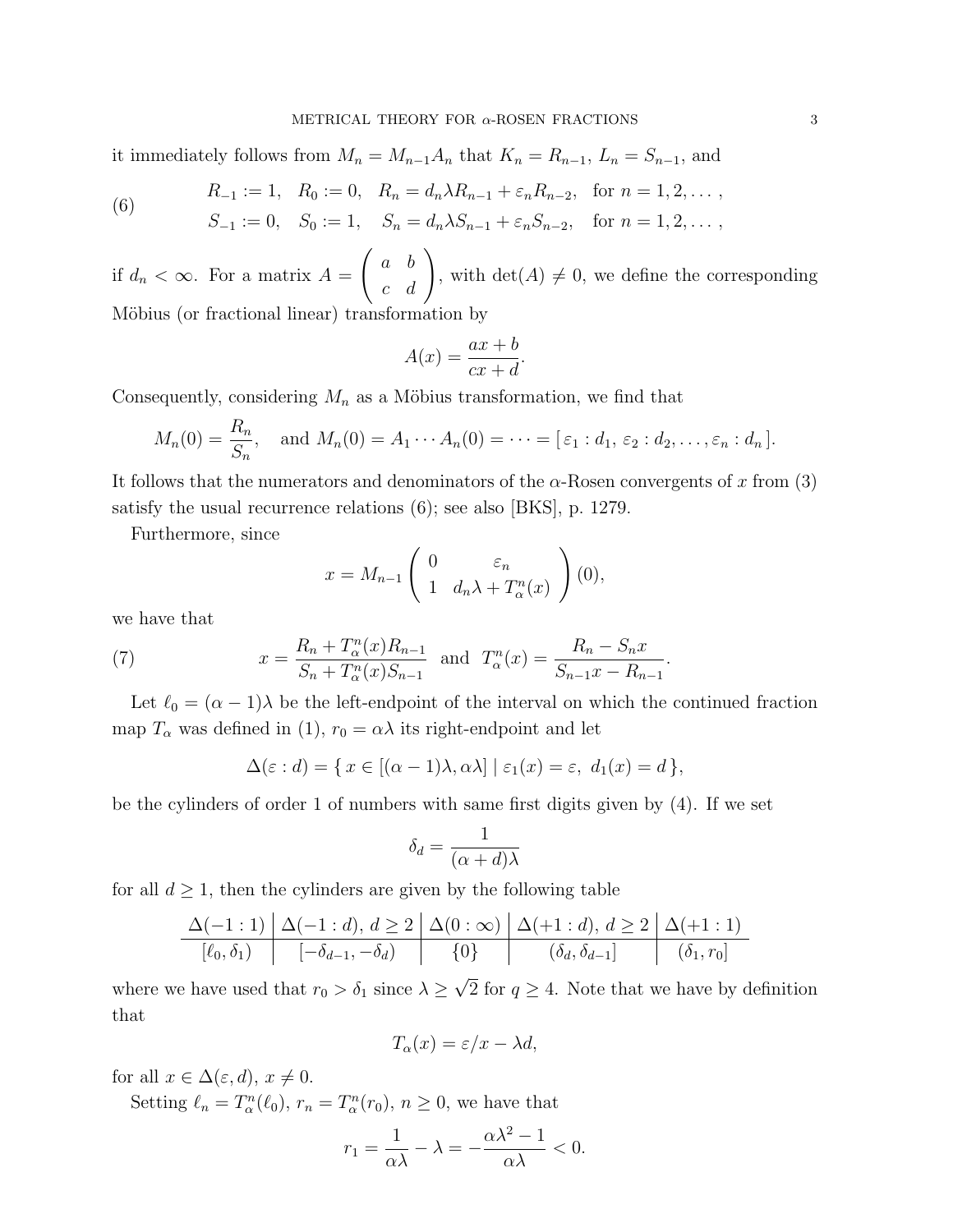In case  $\alpha = 1/2$ , we write  $\phi_n$  instead of  $\ell_n$ , for  $n \geq 0$ . In [BKS], it was shown that

$$
-\lambda/2 = \begin{cases} [(-1:1)^{p-1}], & \text{if } q = 2p \\ [(-1:1)^h, -1:2, (-1:1)^h], & \text{if } q = 2h+3, \end{cases}
$$

from which it immediately follows that

(8) 
$$
\phi_0 = -\frac{\lambda}{2} < \phi_1 < \cdots < \phi_{p-2} = -\frac{1}{\lambda} < \phi_{p-1} = 0, \text{ if } q = 2p,
$$

and that for  $q = 2h + 3$ ,

$$
\phi_0 = -\frac{\lambda}{2} < \phi_1 < \dots < \phi_{h-2} < \phi_{h-1} < -\frac{2}{3\lambda} < \phi_h < -\frac{2}{5\lambda},
$$

 $\phi_0 < \phi_{h+1} < \phi_1, \, \phi_{h+1} = 1 - \lambda$ , and

$$
\phi_{h+1} < \phi_{h+2} < \cdots < \phi_{2h} = -\frac{1}{\lambda} < -\frac{2}{3\lambda} < \phi_{2h+1} = 0;
$$

see also Figure 1.



FIGURE 1. The map  $T_{1/2}$  and the orbit of  $-\lambda/2$  (dashed broken line) for  $q = 8$  (left) and  $q = 7$  (right).

Thus we see that the behavior of the orbit of  $-\lambda/2$  is very different in the even case compared to the odd case; see also Figure 2, where the relevant terms of  $(\phi_n)_{n\geq 0}$ ,  $(\ell_n)_{n\geq 0}$ , and  $(r_n)_{n\geq 0}$  are displayed for even q.

Direct verification yields the following lemma.

LEMMA 2.1. For  $q \ge 4$ ,  $1/2 \le \alpha \le 1/\lambda$ , we have that

$$
\phi_0 = -\frac{\lambda}{2} \le \ell_0 \le r_1 < \phi_1 = -\frac{\lambda^2 - 2}{\lambda},
$$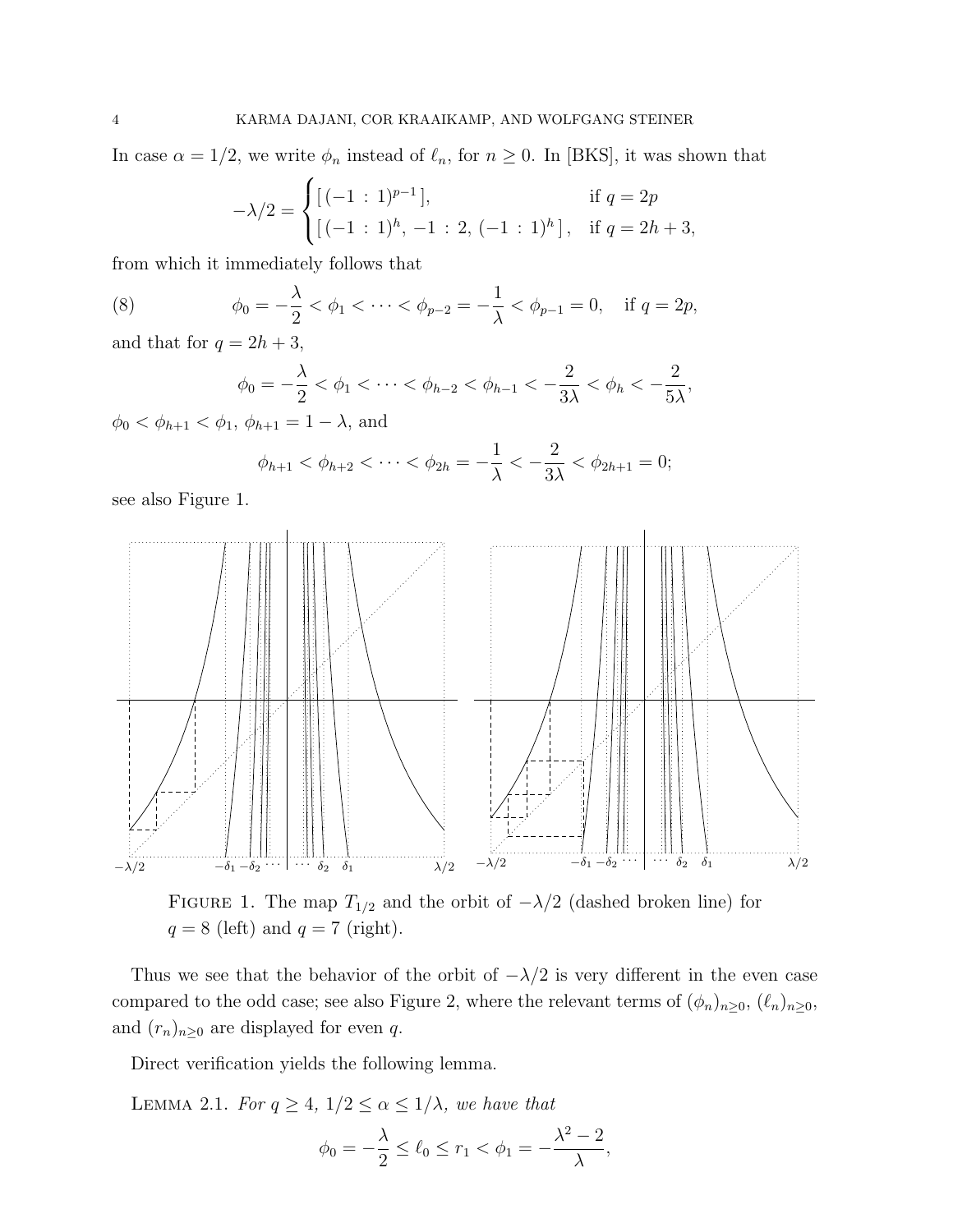with  $\phi_0 = \ell_0$  if and only if  $\alpha = 1/2$ , and  $\ell_0 = r_1$  if and only if  $\alpha = 1/\lambda$ .

In [BKS], the sequence  $(\phi_n)_{n>0}$  plays a crucial role in the construction of the natural extension of the Rosen fractions. Due to the fact that the orbits of both  $-\lambda/2$  and  $\lambda/2$ would become constant 0 after a finite number of steps (depending on  $q$ ), the natural extension of the Rosen fraction could be easily constructed. In this paper, the  $(\ell_n)_{n>0}$ and  $(r_n)_{n\geq 0}$  play a role comparable to that of the sequence  $(\phi_n)_{n\geq 0}$  (even though the  $\phi_n$ 's are frequently used as well).

Let  $x \in [\lambda(\alpha-1), \alpha\lambda]$  be such, that  $(\varepsilon_n(x) : d_n(x)) = (-1 : 1)$  for  $n = 1, 2, \ldots, m$ . Then it follows from (6) that the  $\alpha$ -Rosen convergents of x satisfy

$$
R_{-1} = 1
$$
,  $R_0 = 0$ ,  $R_n = \lambda R_{n-1} - R_{n-2}$ , for  $n = 1, 2, ..., m$ ,  
\n $S_{-1} = 0$ ,  $S_0 = 1$ ,  $S_n = \lambda S_{n-1} - S_{n-2}$ , for  $n = 1, 2, ..., m$ .

As in [BKS], we define the auxiliary sequence  $(B_n)_{n\geq 0}$  by

(9) 
$$
B_0 = 0, B_1 = 1, B_n = \lambda B_{n-1} - B_{n-2}, \text{ for } n = 2, 3, ...
$$

This yields for  $n = 1, \ldots, m$  that  $R_n = -B_n$ ,  $S_n = B_{n+1}$ , and  $T_\alpha^n(x) = -\frac{B_n + B_{n+1}x}{B_{n-1} + B_n x}$  $\frac{B_n + B_{n+1}x}{B_{n-1} + B_nx}$  by (7). It follows that

(10) 
$$
\ell_n = -\frac{B_n + B_{n+1}(\alpha - 1)\lambda}{B_{n-1} + B_n(\alpha - 1)\lambda} = -\frac{B_{n+1}\alpha\lambda - B_{n+2}}{B_n\alpha\lambda - B_{n+1}} \quad \text{if } \ell_0 = [(-1:1)^n, \dots].
$$

For  $x = [+1 : 1, (-1 : 1)^{n-1}, \dots] = -[(-1 : 1)^n, \dots]$ , we obtain similarly  $R_n = B_n$ ,  $S_n = B_{n+1}$ , thus  $T_\alpha^n(x) = \frac{B_n - B_{n+1}x}{B_n x - B_{n-1}}$  and

(11) 
$$
r_n = -\frac{B_{n+1}\alpha\lambda - B_n}{B_n\alpha\lambda - B_{n-1}} \quad \text{if } r_0 = [+1:1, (-1:1)^{n-1}, \dots].
$$

It is easy to see that  $B_n = \sin \frac{n\pi}{q} / \sin \frac{\pi}{q}$  (see also [W], Equation 15 in Section 144). Clearly  $B_n$ ,  $n \geq 0$ , is a periodic sequence, with period length q.

2.1. Even indices. Let  $q = 2p$ ,  $p \in \mathbb{N}$ ,  $p \ge 2$ . Essential in the construction of the natural extension is the following theorem.

THEOREM 2.2. Let  $q = 2p$ ,  $p \in \mathbb{N}$ ,  $p \geq 2$ , and let the sequences  $(\ell_n)_{n \geq 0}$  and  $(r_n)_{n \geq 0}$  be defined as before. If  $1/2 < \alpha < 1/\lambda$ , then we have that

(12) 
$$
\ell_0 < r_1 < \ell_1 < \cdots < r_{p-2} < \ell_{p-2} < -\delta_1 < r_{p-1} < 0 < \ell_{p-1} < r_0,
$$

 $d_p(r_0) = d_p(\ell_0) + 1$  and  $\ell_p = r_p$ . If  $\alpha = 1/2$ , then we have that

(13) 
$$
\ell_0 < r_1 = \ell_1 < \cdots < r_{p-2} = \ell_{p-2} < -\delta_1 < r_{p-1} = \ell_{p-1} = 0 < r_0.
$$

If  $\alpha = 1/\lambda$ , then we have that

(14) 
$$
\ell_0 = r_1 < \ell_1 = r_2 < \cdots < \ell_{p-2} = r_{p-1} = -\delta_1 < 0 < r_0.
$$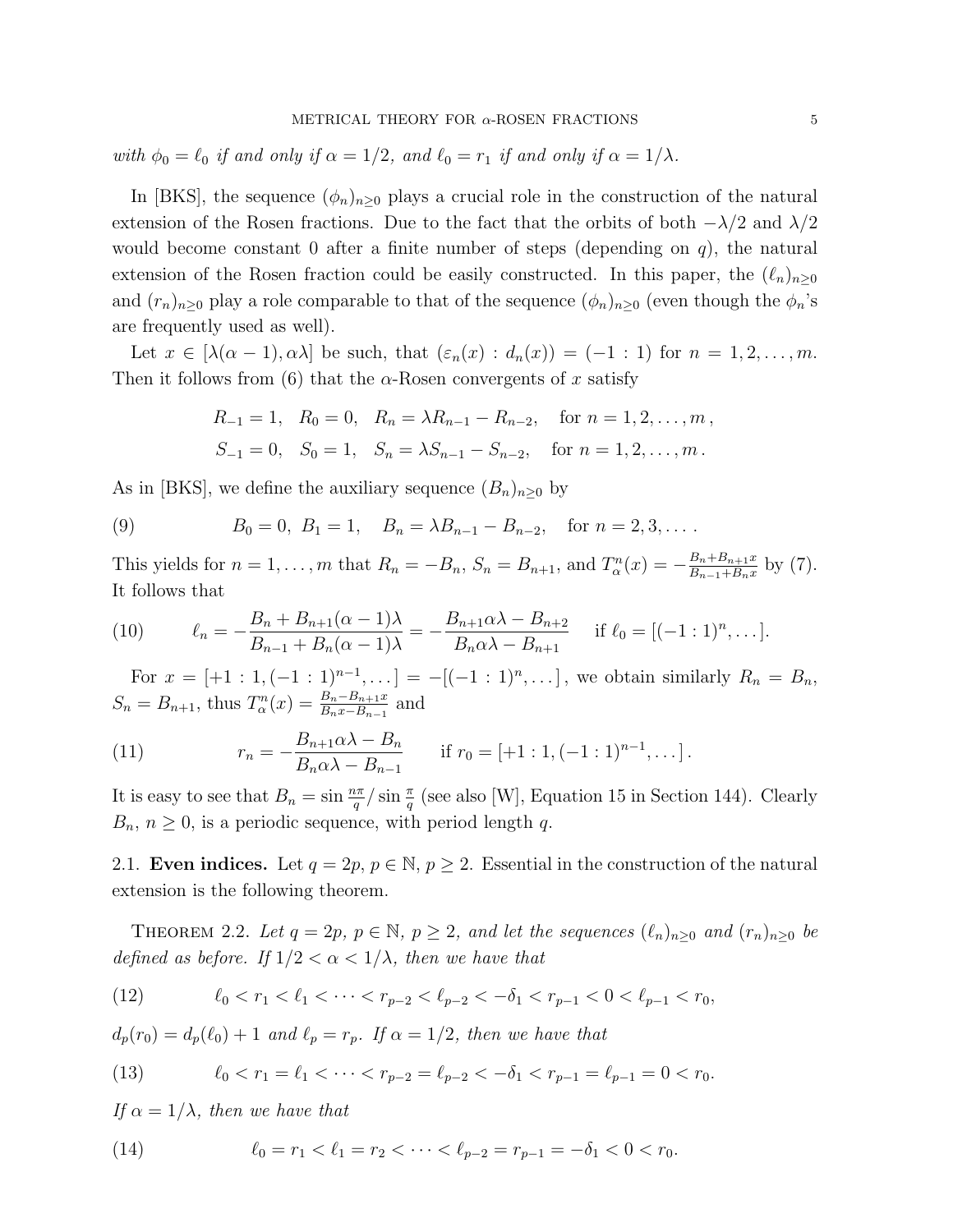**PROOF.** If  $\alpha = 1/2$ , then  $\ell_0 = \phi_0$  and  $r_0 = -\phi_0$ , hence (13) is an immediate consequence of (8).

In general, in view of Lemma 2.1 and the fact that  $\phi_0 = [(-1:1)^{p-1}]$ , we have the following situation:  $T_{\alpha}([\ell_0, \phi_1)] = [\ell_1, \phi_2)$  and  $T_{\alpha}([\phi_{j-1}, \phi_j]) = [\phi_j, \phi_{j+1}]$  for  $j = 2, 3, \ldots, p-2$ , cf. Figure 2. This yields that  $\ell_0 = [(-1 : 1)^{p-2}, \dots]$ .

$$
\uparrow \qquad \qquad \downarrow \qquad \qquad \downarrow \qquad \qquad \downarrow \qquad \qquad \downarrow \qquad \qquad \downarrow \qquad \qquad \downarrow \qquad \qquad \downarrow \qquad \qquad \downarrow \qquad \qquad \downarrow \qquad \qquad \downarrow \qquad \qquad \downarrow
$$
\n
$$
\phi_0 \quad \ell_0 \quad r_1 \quad \phi_1 \quad \ell_1 \quad r_2 \quad \phi_2 \quad \cdots \quad \phi_{p-3} \quad \ell_{p-3} \quad r_{p-2} \quad \phi_{p-2} \quad \neg \delta_1 \quad 0 \qquad \qquad r_0
$$

FIGURE 2. The relevant terms of  $(\phi_n)_{n>0}$ ,  $(\ell_n)_{n>0}$ , and  $(r_n)_{n>0}$  for even q.

Since  $\sin \frac{(p-1)\pi}{2p} = \sin \frac{(p+1)\pi}{2p}$ , we obtain

$$
B_{p-1} = B_{p+1},
$$
  $B_{p-1} = \frac{\lambda}{2} B_p,$   $B_{p-2} = \left(\frac{\lambda^2}{2} - 1\right) B_p.$ 

By (10), we have therefore that

$$
\ell_{p-2} = -\frac{B_{p-1}\alpha\lambda - B_p}{B_{p-2}\alpha\lambda - B_{p-1}} = -\frac{2 - \alpha\lambda^2}{\lambda(1 - \alpha\lambda^2 + 2\alpha)} \le -\frac{1}{(\alpha+1)\lambda} = -\delta_1,
$$

with  $\ell_{p-2} = -\delta_1$  if and only if  $\alpha = 1/\lambda$ . For  $\alpha = 1/\lambda$ , we clearly have that  $r_0 = 1$ , thus  $r_1 = 1 - \lambda = \ell_0$  and (14) is proved.

If  $1/2 < \alpha < 1/\lambda$ , then we have that  $\ell_{p-2} < -\delta_1$ , hence  $\ell_0 = [(-1:1)^{p-1}, \ldots, (1:1)^{p-1}]$  $(d_p), \ldots$ , with  $d_p \geq 1$ , and again due to (10) we obtain

$$
\ell_{p-1} = -\frac{B_p \alpha \lambda - B_{p-1}}{B_{p-1} \alpha \lambda - B_p} = \frac{(2\alpha - 1)\lambda}{2 - \alpha \lambda^2} > 0.
$$

Similarly, we have that  $r_0 = [+1 : 1, (-1 : 1)^{p-2}, \dots]$  and, by (11),

$$
r_{p-1} = -\frac{B_p \alpha \lambda - B_{p-1}}{B_{p-1} \alpha \lambda - B_{p-2}} = -\frac{(2\alpha - 1)\lambda}{2 - (1 - \alpha)\lambda^2} \in (-\delta_1, 0),
$$

thus (12) is proved. Since

$$
\left|\frac{1}{r_{p-1}}\right| - \left|\frac{1}{\ell_{p-1}}\right| = \lambda,
$$

it follows from the definition of  $T_{\alpha}$  that  $\ell_p = r_p$  and  $d_1(r_{p-1}) = d_1(\ell_{p-1}) + 1$ . With  $d_p(x) = d_1(T_\alpha^{p-1}(x))$ , the theorem is proved.

REMARK. The structure of the  $\ell_n$ 's and  $r_n$ 's allows us to determine all possible sequences of "digits". For example, the longest consecutive sequence of digits (−1 : 1) contains  $p - 1$  terms if  $\alpha < 1/\lambda$  since  $\ell_{p-2} < -\delta_1$  and  $\ell_{p-1} \geq -\delta_1$ . In case  $\alpha = 1/\lambda$ , we only have  $(-1:1)^{p-2}$ . In particular in case  $q = 4$ ,  $\alpha = 1/\lambda$ , the cylinder  $\Delta(-1:1)$  is empty.

On the other hand, (+1 : 1) is always followed by  $(-1:1)^{p-2}$  since  $r_{p-2} < -\delta_1$ , with  $\Delta(+1:1) = \{r_0\}$  in case  $\alpha = 1/\lambda$ .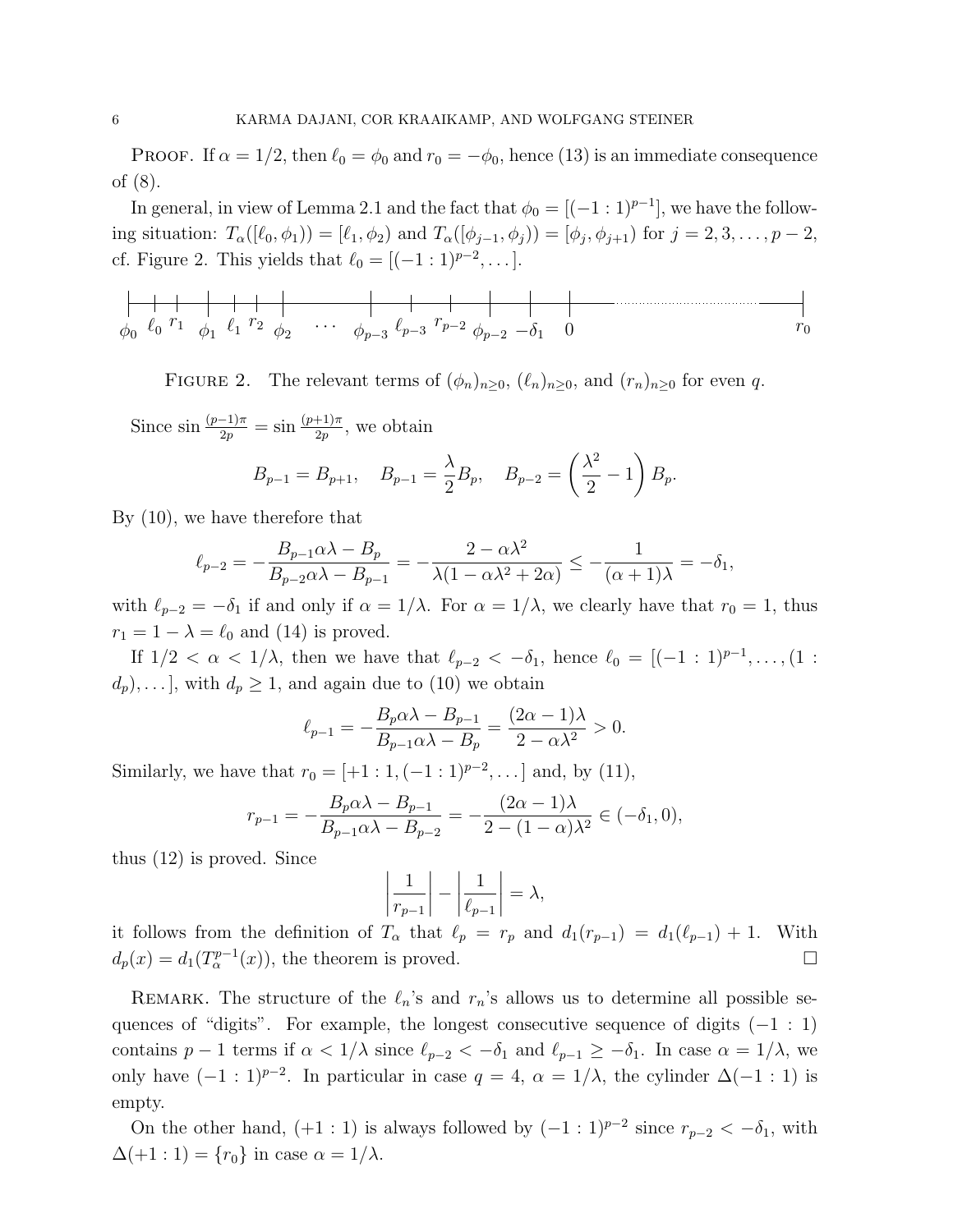Now we construct the domain  $\Omega_{\alpha}$  upon which  $\mathcal{T}_{\alpha}$  is bijective.

THEOREM 2.3. Let  $q = 2p$  with  $p \geq 2$ . Then the system of relations

$$
\begin{cases}\n(R_1): & H_1 = 1/(\lambda + H_{2p-1}) \\
(R_2): & H_2 = 1/\lambda \\
(R_n): & H_n = 1/(\lambda - H_{n-2}) \quad \text{for } n = 3, 4, ..., 2p-1 \\
(R_{2p}): & H_{2p-2} = \lambda/2 \\
(R_{2p+1}): & H_{2p-3} + H_{2p-1} = \lambda\n\end{cases}
$$

admits the (unique) solution

$$
H_{2n} = -\phi_{p-n} = \frac{B_n}{B_{n+1}} = \frac{\sin \frac{n\pi}{2p}}{\sin \frac{(n+1)\pi}{2p}} \quad \text{for } n = 1, 2, \dots, p-1,
$$
\n
$$
H_{2n-1} = \frac{B_{p-n} - B_{p+1-n}}{B_{p-1-n} - B_{p-n}} = \frac{\cos \frac{n\pi}{2p} - \cos \frac{(n-1)\pi}{2p}}{\cos \frac{(n+1)\pi}{2p} - \cos \frac{n\pi}{2p}} \quad \text{for } n = 1, 2, \dots, p,
$$

in particular  $H_{2p-1} = 1$ .

Let  $1/2 < \alpha < 1/\lambda$  and  $\Omega_{\alpha} = \bigcup_{n=1}^{2p-1} J_n \times [0, H_n]$  with  $J_{2n-1} = [\ell_{n-1}, r_n), J_{2n} = [r_n, \ell_n)$ for  $n = 1, 2, \ldots, p - 1$ , and  $J_{2p-1} = [\ell_{p-1}, r_0)$ . Then the map  $\mathcal{T}_{\alpha} : \Omega_{\alpha} \to \Omega_{\alpha}$  given by (5) is bijective off of a set of Lebesgue measure zero.

PROOF. It is easily seen that the solution of this system of relations is unique and valid, and that  $\mathcal{T}_{\alpha}$  is injective. We thus concern ourselves with the surjectivity of  $\mathcal{T}_{\alpha}$ ; see also Figure 3.

By (12), we have  $J_{n-2} \subset \Delta(-1:1)$  for  $n = 3, 4, ..., 2p-2$ , thus

$$
\mathcal{T}_{\alpha}(J_{n-2} \times [0, H_{n-2}]) = J_n \times \left[\frac{1}{\lambda}, \frac{1}{\lambda - H_{n-2}}\right] = J_n \times [H_2, H_n],
$$

where we have used  $(\mathcal{R}_2)$  and  $(\mathcal{R}_n)$ . Furthermore,  $(\mathcal{R}_{2p-1})$  gives

$$
\mathcal{T}_{\alpha}([\ell_{p-2}, -\delta_1) \times [0, H_{2p-3}]) = [\ell_{p-1}, r_0) \times \left[\frac{1}{\lambda}, \frac{1}{\lambda - H_{2p-3}}\right] = J_{2p-1} \times [H_2, H_{2p-1}].
$$

For  $n = 2, 3, \ldots, d_1(r_{n-1}) - 1 = d_n(r_0) - 1$ , we have that

$$
\mathcal{T}_{\alpha}([-\delta_{n-1},-\delta_n)\times[0,H_{2p-3}])=[\ell_0,r_0)\times\left[\frac{1}{n\lambda},\frac{1}{n\lambda-H_{2p-3}}\right].
$$

The remaining part of the rectangle  $J_{2p-3} \times [0, H_{2p-3}]$  is mapped to

$$
\mathcal{T}_{\alpha}([-\delta_{d_p(r_0)-1},r_{p-1})\times[0,H_{2p-3}])=[\ell_0,r_p)\times\left[\frac{1}{d_p(r_0)\lambda},\frac{1}{d_p(r_0)\lambda-H_{2p-3}}\right].
$$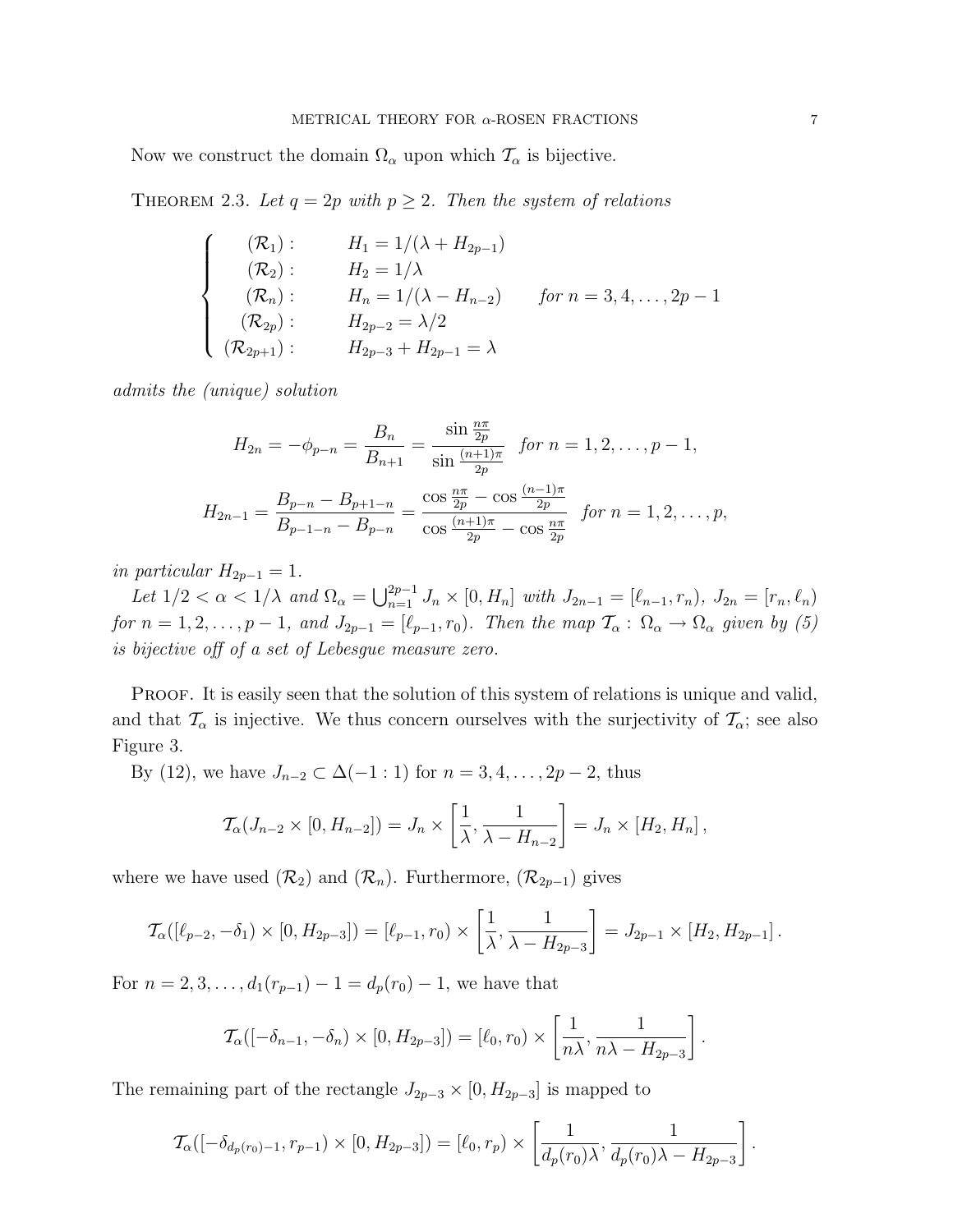Now consider the image of  $J_{2p-1} \times [0, H_{2p-1}]$ . If  $d_p(\ell_0) \geq 2$ , then it is split into

$$
\mathcal{T}_{\alpha}((\ell_{p-1}, \delta_{d_p(\ell_0)-1}] \times [0, H_{2p-1}] = [\ell_0, r_p) \times \left[\frac{1}{d_p(\ell_0)\lambda + H_{2p-1}}, \frac{1}{d_p(\ell_0)\lambda}\right],
$$
  

$$
\mathcal{T}_{\alpha}((-\delta_n, -\delta_{n-1}] \times [0, H_{2p-1}]) = [\ell_0, r_0) \times \left[\frac{1}{n\lambda + H_{2p-1}}, \frac{1}{n\lambda}\right] \text{ for } n = 2, 3, ..., d_p(\ell_0) - 1,
$$
  

$$
\mathcal{T}_{\alpha}((\delta_1, r_0) \times [0, H_{2p-1}]) = (r_1, r_0) \times \left[\frac{1}{\lambda + H_{2p-1}}, \frac{1}{\lambda}\right] = (r_1, r_0) \times [H_1, H_2],
$$

where we have used  $(\mathcal{R}_1)$ . Since  $H_{2p-3} + H_{2p-1} = \lambda$  and  $d_p(r_0) = d_p(\ell_0) + 1$ , the different parts of  $\mathcal{T}_{\alpha}(-\delta_1, r_{p-1}) \times [0, H_{2p-3}]$  and  $\mathcal{T}_{\alpha}((\ell_{p-1}, \delta_1] \times [0, H_{2p-1}])$  "layer one under the other" and "fill up like a jig-saw puzzle"

$$
\left( [\ell_0, r_p) \times \left[ \frac{1}{d_p(r_0)\lambda}, \frac{1}{d_p(\ell_0)\lambda} \right] \right) \cup \left( [\ell_0, r_0) \times \left[ \frac{1}{d_p(r_0)\lambda}, H_1 \right] \right).
$$

In case  $d_p(\ell_0) = 1$ , we simply have

$$
\mathcal{T}_{\alpha}([-\delta_1, r_{p-1}) \times [0, H_{2p-3}]) = [\ell_0, r_p) \times [1/(2\lambda), H_1],
$$
  

$$
\mathcal{T}_{\alpha}((\ell_{p-1}, r_0) \times [0, H_{2p-1}] = (r_1, r_p) \times [H_1, H_2].
$$

Finally, the image of the central rectangle  $J_{2p-2} \times [0, H_{2p-2}]$  is split into

$$
\mathcal{T}_{\alpha}([r_{p-1}, -\delta_{d_p(r_0)}) \times [0, H_{2p-2}]) = [r_p, r_0) \times \left[\frac{1}{d_p(r_0)\lambda}, \frac{1}{d_p(r_0)\lambda - H_{2p-2}}\right],
$$
  

$$
\mathcal{T}_{\alpha}([-\delta_{n-1}, -\delta_n) \times [0, H_{2p-2}]) = [\ell_0, r_0) \times \left[\frac{1}{n\lambda}, \frac{1}{n\lambda - H_{2p-2}}\right] \text{ for } n > d_p(r_0),
$$
  

$$
\mathcal{T}_{\alpha}((\delta_n, \delta_{n-1}] \times [0, H_{2p-2}]) = [\ell_0, r_0) \times \left[\frac{1}{n\lambda + H_{2p-2}}, \frac{1}{n\lambda}\right] \text{ for } n > d_p(\ell_0),
$$
  

$$
\mathcal{T}_{\alpha}((\delta_{d_p(\ell_0)}, \ell_{p-1}] \times [0, H_{2p-2}]) = [r_p, r_0) \times \left[\frac{1}{d_p(\ell_0)\lambda + H_{2p-2}}, \frac{1}{d_p(\ell_0)\lambda}\right].
$$

Since  $H_{2p-2} = \lambda/2$  and  $d_p(r_0) = d_p(\ell_0) + 1$ , the union of these images is

$$
\left( [\ell_0, r_0) \times \left(0, \frac{1}{d_p(r_0)\lambda} \right] \right) \cup \left( [r_p, r_0) \times \left[ \frac{1}{d_p(r_0)\lambda}, \frac{1}{d_p(\ell_0)\lambda} \right] \right).
$$

Therefore  $\mathcal{T}_{\alpha}(\Omega_{\alpha})$  and  $\Omega_{\alpha}$  differ only by a set of Lebesgue measure zero.

REMARK. If  $\alpha = 1/2$ , then the intervals  $J_{2n}$  are empty and  $r_{p-1} = \ell_{p-1} = 0$ . The proof of Theorem 2.3 remains valid, with  $d_1(r_{p-1}) = d_1(\ell_{p-1}) = \infty$ ; see also [BKS]. Since  $\ell_n = \phi_n$  for  $n = 0, 1, \ldots, p - 1$ , we have

$$
\Omega_{1/2} = \bigcup_{n=1}^{p-1} \left( \left[ -\frac{B_n}{B_{n+1}}, -\frac{B_{n-1}}{B_n} \right] \times \left[ 0, \frac{B_n - B_{n+1}}{B_{n-1} - B_n} \right] \right) \cup \left( \left[ 0, \frac{\lambda}{2} \right) \times [0, 1] \right).
$$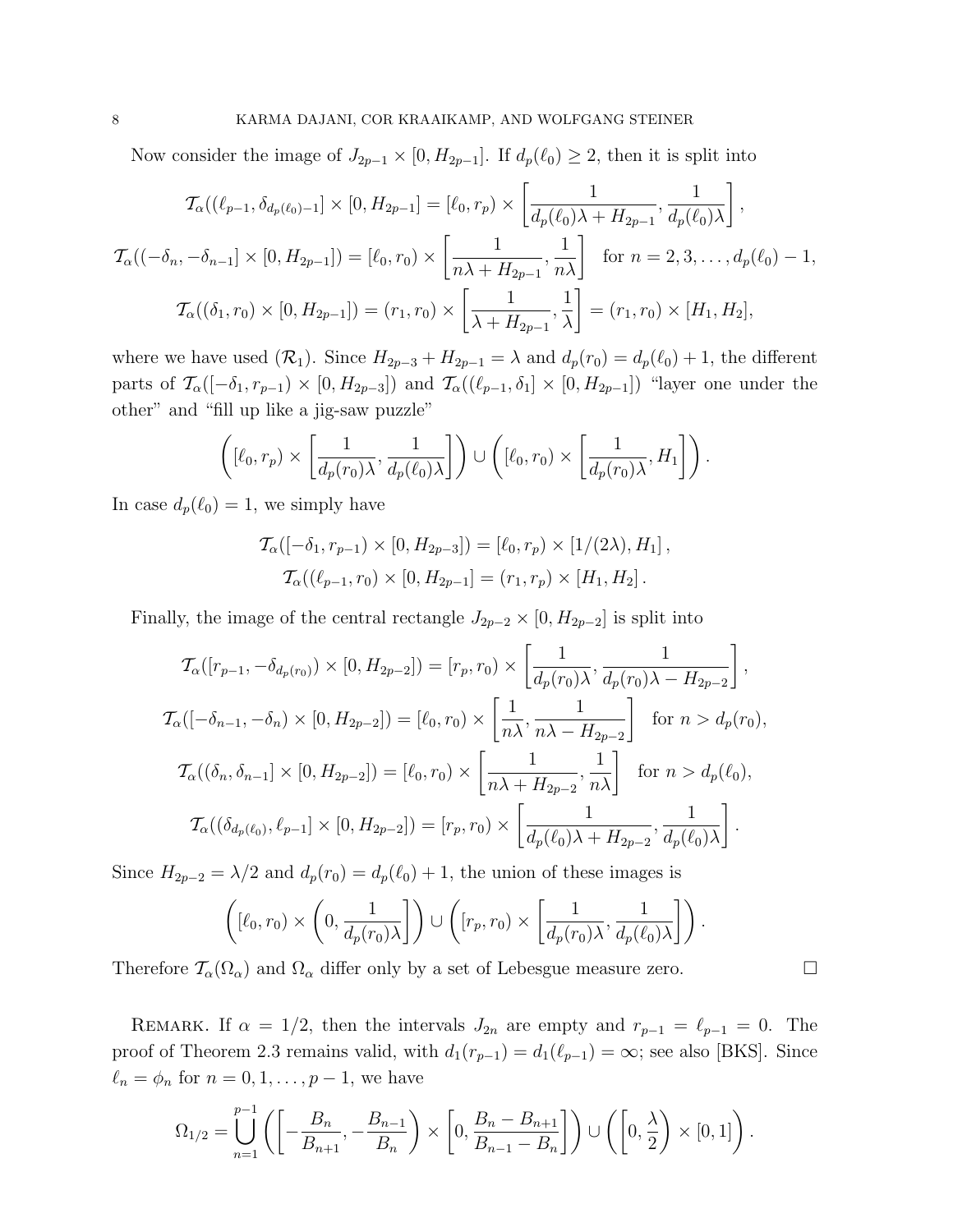

FIGURE 3. The natural extension domain  $\Omega_{\alpha}$  (left) and its image under  $\mathcal{T}_{\alpha}$ (right) of the  $\alpha$ -Rosen continued fraction  $(\overline{\delta_n} = -\delta_n)$ ; here  $q = 6$ ,  $\alpha = 0.53$ ,  $d_p(\ell_0) = 2, d_p(r_0) = 3.$ 

For  $\alpha = 1/\lambda$ , we just have the intervals  $J_{2n}$ ,  $n = 1, 2, \ldots, p-2$  and add  $J_{2p-2}$  $[r_{p-1}, r_0) (=[-\delta_1, 1)]$ . Furthermore, we have that  $r_n = \frac{B_n - B_{n+1}}{B_n - B_{n-1}}$  $\frac{B_n - B_{n+1}}{B_n - B_{n-1}}$  for  $n = 1, 2, \ldots, p-1$  and  $r_0 = \frac{B_p - B_{p+1}}{B_p - B_{p-1}}$  $\frac{B_p - B_{p+1}}{B_p - B_{p-1}} = 1$ . This provides the following theorem.

THEOREM 2.4. Let  $q = 2p$  with  $p \ge 2$  and

$$
\Omega_{1/\lambda} = \bigcup_{n=1}^{p-1} \left[ \frac{B_n - B_{n+1}}{B_n - B_{n-1}}, \frac{B_{n+1} - B_{n+2}}{B_{n+1} - B_n} \right] \times \left[ 0, \frac{B_n}{B_{n+1}} \right].
$$

Then  $T_{1/\lambda}$ :  $\Omega_{1/\lambda} \rightarrow \Omega_{1/\lambda}$  is bijective off of a set of Lebesgue measure zero.

PROOF. By (14), we have that  $\ell_0 = r_1 < \ell_1 = r_2 < \ldots < \ell_{p-2} = r_{p-1} = -\delta_1$ , thus

$$
\mathcal{T}_{1/\lambda}\left(\left[\frac{B_n - B_{n+1}}{B_n - B_{n-1}}, \frac{B_{n+1} - B_{n+2}}{B_{n+1} - B_n}\right) \times \left[0, \frac{B_n}{B_{n+1}}\right]\right)
$$
\n
$$
= \left[\frac{B_{n+1} - B_{n+2}}{B_{n+1} - B_n}, \frac{B_{n+2} - B_{n+3}}{B_{n+2} - B_{n+1}}\right) \times \left[\frac{1}{\lambda}, \frac{B_{n+1}}{B_{n+2}}\right] \quad \text{for } n = 1, 2, \dots, p-2.
$$

The different parts of  $[-r_{p-1}, r_0]$  are mapped to

$$
\mathcal{T}_{1/\lambda}\left(\left[-\delta_{n-1}, -\delta_n\right) \times \left[0, \frac{\lambda}{2}\right]\right) = \left[1 - \lambda, 1\right) \times \left[\frac{1}{n\lambda}, \frac{2}{(2n-1)\lambda}\right] \text{ for } n = 2, 3, \dots
$$

$$
\mathcal{T}_{1/\lambda}\left(\left(\delta_n, \delta_{n-1}\right) \times \left[0, \frac{\lambda}{2}\right]\right) = \left[1 - \lambda, 1\right) \times \left[\frac{2}{(2n+1)\lambda}, \frac{1}{n\lambda}\right] \text{ for } n = 2, 3, \dots
$$

$$
\mathcal{T}_{1/\lambda}\left(\left(\delta_1, 1\right) \times \left[0, \frac{\lambda}{2}\right]\right) = \left[1 - \lambda, 1\right) \times \left[\frac{2}{3\lambda}, \frac{1}{\lambda}\right]
$$

and the union of these images is  $[1 - \lambda, 1) \times (0, 1/\lambda]$ .

REMARK. Note that there is a simple relation between  $\Omega_{1/2}$  and  $\Omega_{1/\lambda}$ , which will be useful in Section 3; reflect  $\Omega_{1/2}$  in the line  $y = x$  in case  $x \ge 0$ , and reflect  $\Omega_{1/2}$  in the line  $y = -x$  in case  $x \leq 0$ , to find  $\Omega_{1/\lambda}$ ; see also Figure 4.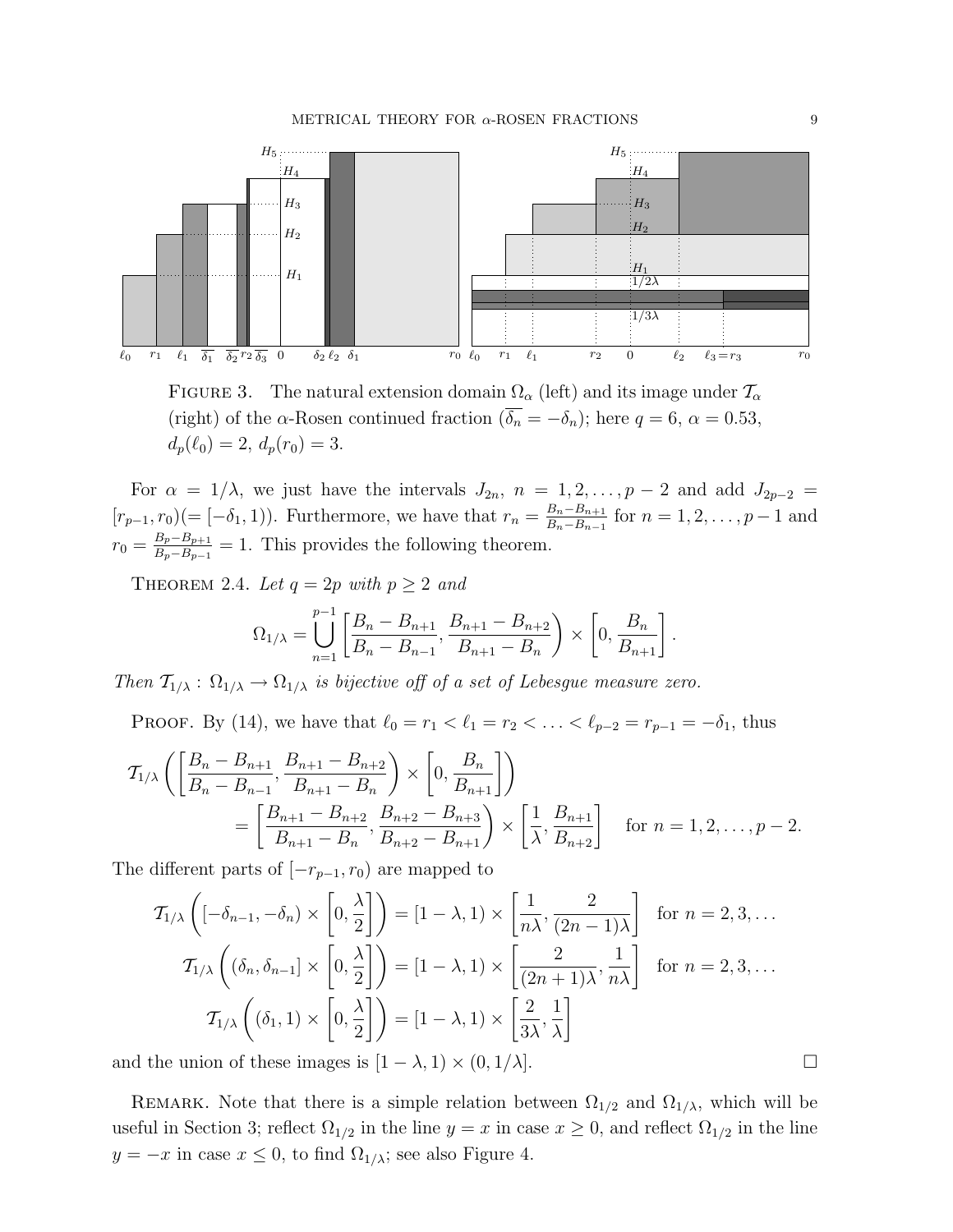

FIGURE 4.  $\Omega_{1/2}$  (left) and  $\Omega_{1/\lambda}$  (right); here  $q = 6$ .

As in [BKS], a Jacobian calculation shows that  $\mathcal{T}_{\alpha}$  preserves the probability measure  $\nu_{\alpha}$  with density

$$
\frac{C_{q,\alpha}}{(1+xy)^2},
$$

where  $C_{q,\alpha}$  is a normalizing constant. For the calculation of this constant, we need the following lemma.

LEMMA 2.5. If  $m_1 - m_2 = m_3 - m_4$ , then we have that

$$
B_{n+m_1}B_{-n+m_2} - B_{n+m_3}B_{-n+m_4} = B_{m_1-m_3}B_{m_2+m_3} \quad \text{for all } n \in \mathbb{Z}.
$$

PROOF. With  $\zeta = \exp(\pi i/q)$ , we have that

$$
B_{n+m_1}B_{-n+m_2} - B_{n+m_3}B_{-n+m_4}
$$
  
= 
$$
\frac{(\zeta^{n+m_1} - \zeta^{-n-m_1})(\zeta^{-n+m_2} - \zeta^{n-m_2}) - (\zeta^{n+m_3} - \zeta^{-n-m_3})(\zeta^{-n+m_4} - \zeta^{n-m_4})}{(\zeta - \zeta^{-1})^2}
$$
  
= 
$$
\frac{\zeta^{m_1+m_2} - \zeta^{-m_1-m_2} - \zeta^{m_3+m_4} - \zeta^{-m_3-m_4}}{(\zeta - \zeta^{-1})^2} = B_{m_1-m_3}B_{m_2+m_3}.
$$

 $\Box$ 

PROPOSITION 2.6. For  $1/2 \le \alpha \le 1/\lambda$ , the normalizing constant is

$$
C_{q,\alpha} = 1/\log \frac{1 + \cos \frac{\pi}{q}}{\sin \frac{\pi}{q}}.
$$

PROOF. Similarly to [BKS], integration of the density over  $\Omega_{\alpha}$  gives

$$
C_{q,\alpha} = 1/\log\left(\frac{1+r_0}{1+\ell_{p-1}}\prod_{n=1}^{p-1}\frac{1+r_nH_{2n-1}}{1+\ell_{n-1}H_{2n-1}}\frac{1+\ell_nH_{2n}}{1+r_nH_{2n}}\right)
$$

for  $1/2 < \alpha < 1/\lambda$ , by Theorem 2.3. Using (10), (11) and Lemma 2.5, we find

$$
\frac{1 + r_n H_{2n-1}}{1 + \ell_{n-1} H_{2n-1}} = \frac{B_n - B_{n-1} \alpha \lambda}{B_n \alpha \lambda - B_{n-1}}, \qquad \frac{1 + \ell_n H_{2n}}{1 + r_n H_{2n}} = \frac{B_n \alpha \lambda - B_{n-1}}{B_{n+1} - B_n \alpha \lambda}
$$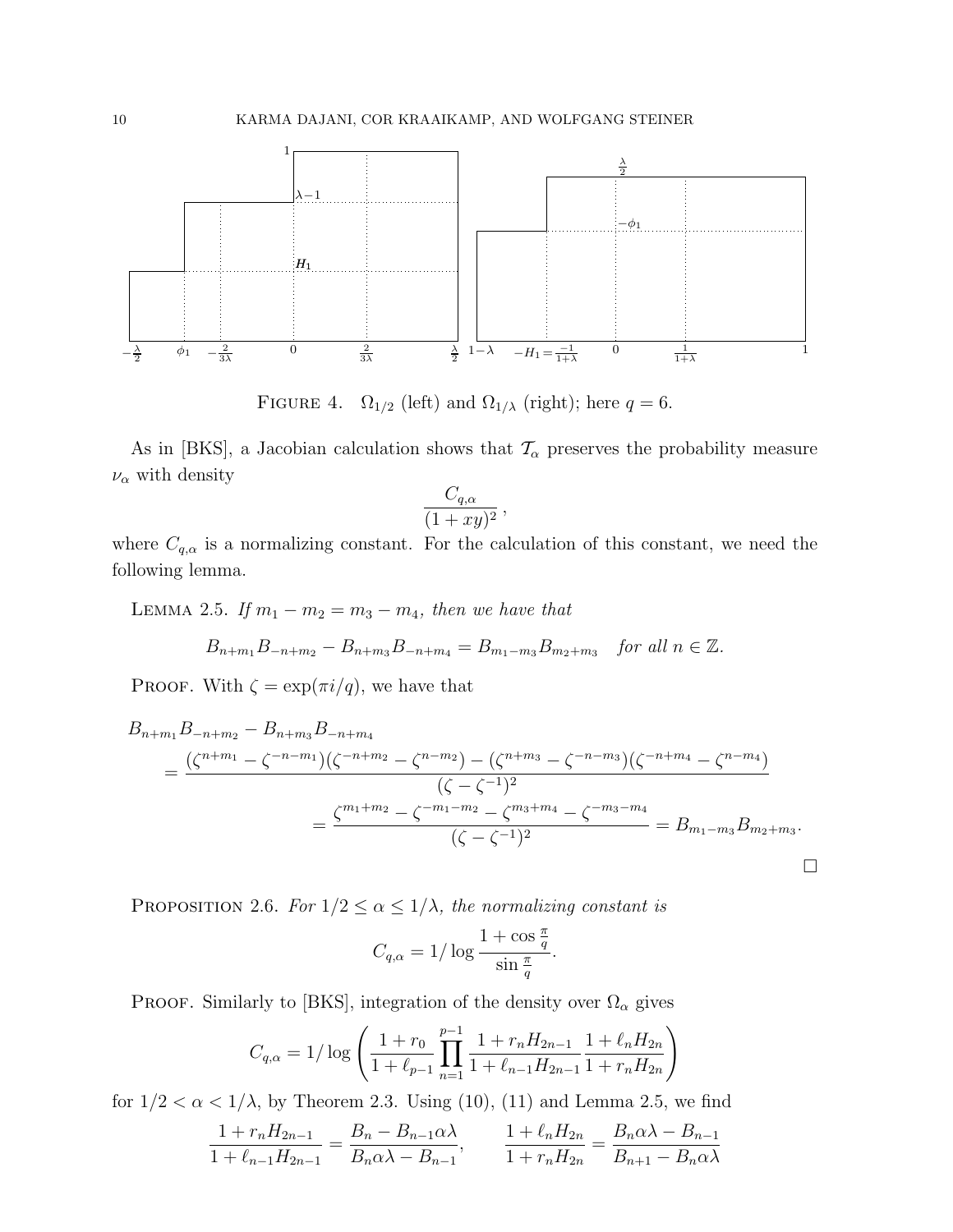for  $n = 1, 2, \ldots, p - 1$ , and

$$
\frac{1+r_0}{1+\ell_{p-1}} = \frac{B_p - B_{p-1}\alpha\lambda}{B_p - B_{p-1}}.
$$

Putting everything together, we obtain

$$
C_{q,\alpha} = 1/\log \frac{1}{B_p - B_{p-1}} = 1/\log \frac{\sin \frac{\pi}{q}}{1 - \cos \frac{\pi}{q}} = 1/\log \frac{1 + \cos \frac{\pi}{q}}{\sin \frac{\pi}{q}}.
$$

For  $\alpha = 1/2$ , we have the same constant by the remark following Theorem 2.3 and by [BKS]. Finally, the remark following Theorem 2.4 shows that  $C_{q,1/\lambda}$  is the same constant as well.

Let  $\mu_{\alpha}$  be the projection of  $\nu_{\alpha}$  on the first coordinate, let **B** be the restriction of the two-dimensional σ-algebra on  $\Omega_{\alpha}$ , and B be the Lebesgue σ-algebra on  $I_{q,\alpha} = [\lambda(\alpha -$ 1),  $\alpha\lambda$ . In [Roh], Rohlin introduced and studied the concept of *natural extension* of a dynamical system. In our setting, a natural extension of  $(I_{q,\alpha}, \mathcal{B}, \mu_\alpha, T_\alpha)$  is an invertible dynamical system  $(X_\alpha, \mathcal{B}_{X_\alpha}, \rho_\alpha, \mathcal{S}_\alpha)$ , which contains  $(I_{q,\alpha}, \mathcal{B}, \mu_\alpha, T_\alpha)$  as a factor, such that  $\mathcal{B}_{X_{\alpha}} = \bigvee_{n \geq 0} \mathcal{S}_{\alpha}^n \pi^{-1} \mathcal{B}$ , where  $\pi$  is the factor map. A natural extension is unique up to isomorphism.

We have the following theorem.

THEOREM 2.7. Let  $q \ge 4$ ,  $q = 2p$ , and let  $\frac{1}{2} \le \alpha \le \frac{1}{\lambda}$  $\frac{1}{\lambda}$ . Then the dynamical system  $(\Omega_{\alpha}, \bar{\mathcal{B}}, \nu_{\alpha}, \mathcal{T}_{\alpha})$  is the natural extension of the dynamical system  $(I_{q,\alpha}, \mathcal{B}, \mu_{\alpha}, T_{\alpha})$ .

PROOF. Let  $\pi_1$ :  $\Omega_{\alpha} \to I_{q,\alpha}$  be the projection onto the first coordinate. An easy calculation shows that  $\pi_1 \circ T_\alpha = T_\alpha \circ \pi_1$ ,  $\mu_\alpha = \nu_\alpha \circ \pi_1^{-1}$ , and  $\pi_1^{-1} \mathcal{B} \subset \overline{\mathcal{B}}$  so that  $\pi_1$  is a factor map. It remains to show that

(15) 
$$
\bar{\mathcal{B}} = \bigvee_{n \geq 0} T_{\alpha}^{n} \pi_1^{-1} \mathcal{B}.
$$

For each admissible block  $(\varepsilon_1, d_1), (\varepsilon_2, d_2), \ldots, (\varepsilon_n, d_n)$ , define

$$
\Delta_n((\varepsilon_1,d_1),\ldots,(\varepsilon_n,d_n))=\Delta(\varepsilon_1,d_1)\cap T_\alpha^{-1}\Delta(\varepsilon_2,d_2)\cap T_\alpha^{-(n-1)}\Delta(\varepsilon_n,d_n).
$$

The intervals  $\Delta_n$  defined above are called *fundamental intervals of order n*. Since  $T_\alpha$  is expanding, the Lebesgue measure of  $\Delta_n((\epsilon_1, d_1), \ldots, (\epsilon_n, d_n))$  tends to 0 as  $n \to \infty$  for any admissible sequence  $(\varepsilon_1, d_1), (\varepsilon_2, d_2), \ldots$  Thus, the collection

$$
P = \{ \Delta_n((\varepsilon_1, d_1), \ldots, (\varepsilon_n, d_n)) : n \ge 1, \text{ with } (\varepsilon_1, d_1), \ldots, (\varepsilon_n, d_n) \text{ admissible} \}
$$

generates  $\mathcal{B}$ , i.e.  $\sigma(\bigvee_{n\geq 0}T_{\alpha}^{-n}P)=\mathcal{B}$ . Let  $\mathcal{P}_{\alpha}=\pi_1^{-1}P$ , to prove (15) it is enough to show that  $\bigvee_{n\geq 0} T_\alpha^n \mathcal{P}_\alpha$  generates  $\bar{\mathcal{B}}$  which is equivalent to showing that  $\bigvee_{n\geq 0} T_\alpha^n \mathcal{P}_\alpha$  separates points of  $\Omega_{\alpha}$ . To do this, we first study the action of  $\mathcal{T}_{\alpha}^{-1}$  on  $\Omega_{\alpha}$ .

From Theorem 2.3, one sees that  $\mathcal{T}_{\alpha}^{-1}$  must take horizontal stripes to vertical stripes, so we need a partition in the vertical direction. Unfortunately, it is not always possible to find a uniform partition on the y-axis that works for all  $x$ ; see Figure 5. Instead, we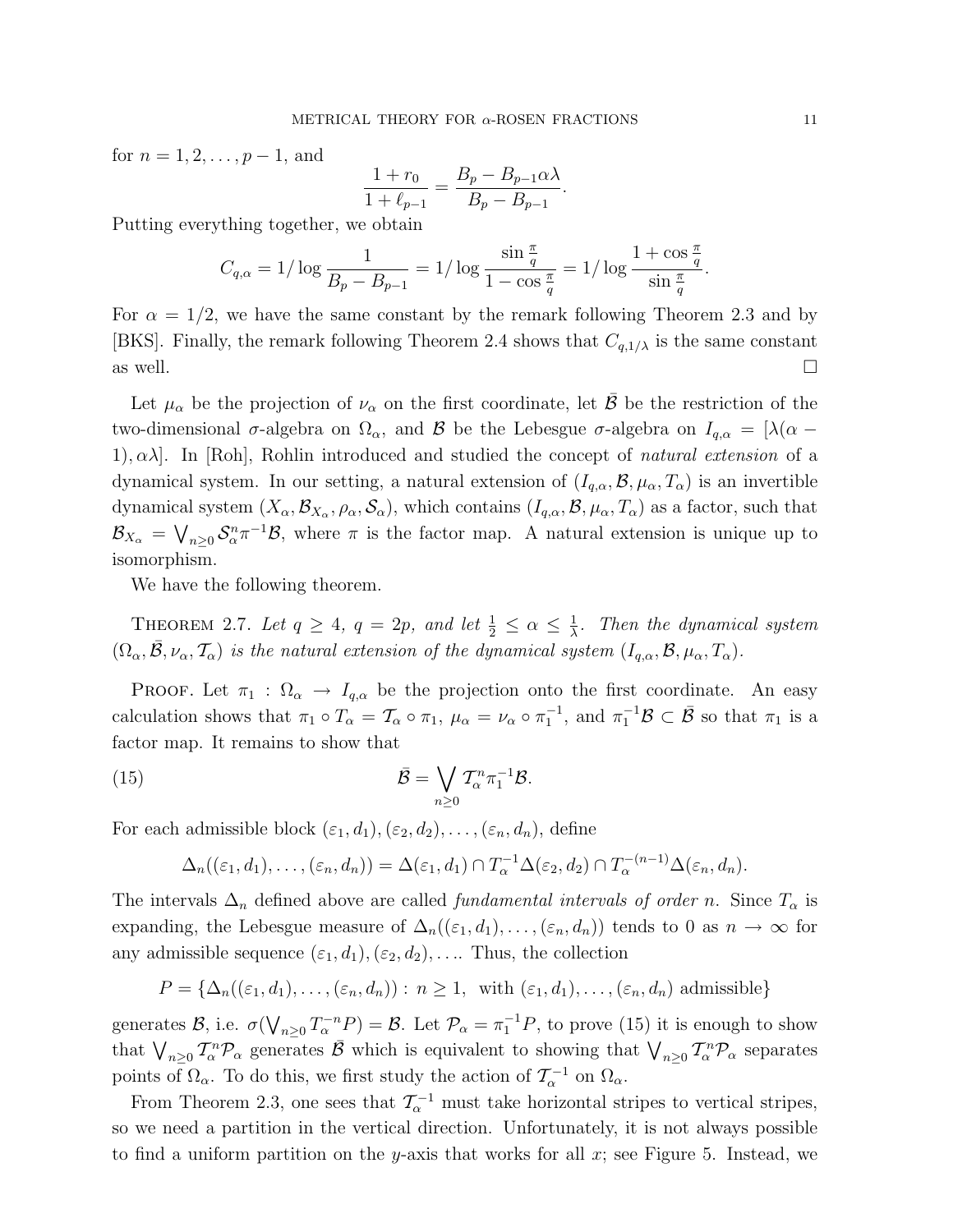

FIGURE 5. "Blow-up" of the relevant part of  $\Omega_{\alpha}$  for even q,  $1/2 < \alpha < 1/\lambda$ .

partition per fiber. To be more specific, for each  $x \in I_{q,\alpha}$ , let  $D(x) = \{y; (x,y) \in \Omega_\alpha\}$ , so  $D(x)$  is the fiber over x. Consider the following partition of  $D(x)$ ,

$$
\Delta^{\#}(-1,1,x) = \begin{cases}\n[H_2, H_{2p-2}] & \text{if } x \ge \ell_{p-1} \\
[H_2, H_{2p-3}] & \text{if } r_{p-1} \le x < \ell_{p-1} \\
[H_2, H_{2p-4}] & \text{if } \ell_{p-2} \le x < r_{p-2} \\
\vdots & \vdots \\
[H_2, H_3] & \text{if } \ell_1 \le x < r_2 \\
\varnothing & \text{if } x < \ell_1,\n\end{cases}
$$

and

$$
\Delta^{\#}(1,1,x) = \begin{cases} [H_1, H_2] & \text{if } x \ge r_1 \\ \emptyset & \text{if } x < r_1. \end{cases}
$$

For  $(\varepsilon, d) \notin \{(-1, d_p(r_0)), (1, d_p(\ell_0))\}$ , set

$$
\Delta^{\#}(-1, d, x) = \left[\frac{1}{d\lambda}, \frac{1}{d\lambda - H_{2p-2}}\right], \text{ and } \Delta^{\#}(1, d, x) = \left[\frac{1}{d\lambda + H_{2p-1}}, \frac{1}{d\lambda}\right].
$$

Finally,

$$
\Delta^{\#}(-1, d_p(r_0), x) = \begin{cases} \left[ \frac{1}{d_p(r_0)\lambda}, \frac{1}{(d_p(r_0) - 1)\lambda + 1} \right] & \text{if } x < \ell_p \\ \left[ \frac{1}{d_p(r_0)\lambda}, \frac{1}{(d_p(r_0) - 1)\lambda + H_{2p-2}} \right] & \text{if } x \ge \ell_p, \end{cases}
$$

and

$$
\Delta^{\#}(1, d_p(\ell_0), x) = \begin{cases} \left[ \frac{1}{d_p(\ell_0)\lambda + 1}, \frac{1}{d_p(\ell_0)\lambda} \right] & \text{if } x < \ell_p \\ \left[ \frac{1}{d_p(\ell_0)\lambda + H_{2p-2}}, \frac{1}{d_p(\ell_0)\lambda} \right] & \text{if } x \ge \ell_p. \end{cases}
$$

One can give  $\mathcal{T}_{\alpha}^{-1}$  explicitly,

$$
\mathcal{T}_{\alpha}^{-1}(x,y) = \left(\frac{\varepsilon}{d\lambda + x}, \varepsilon\left(\frac{1}{y} - d\lambda\right)\right), \quad \text{if } y \in \Delta^{\#}(\varepsilon, d, x).
$$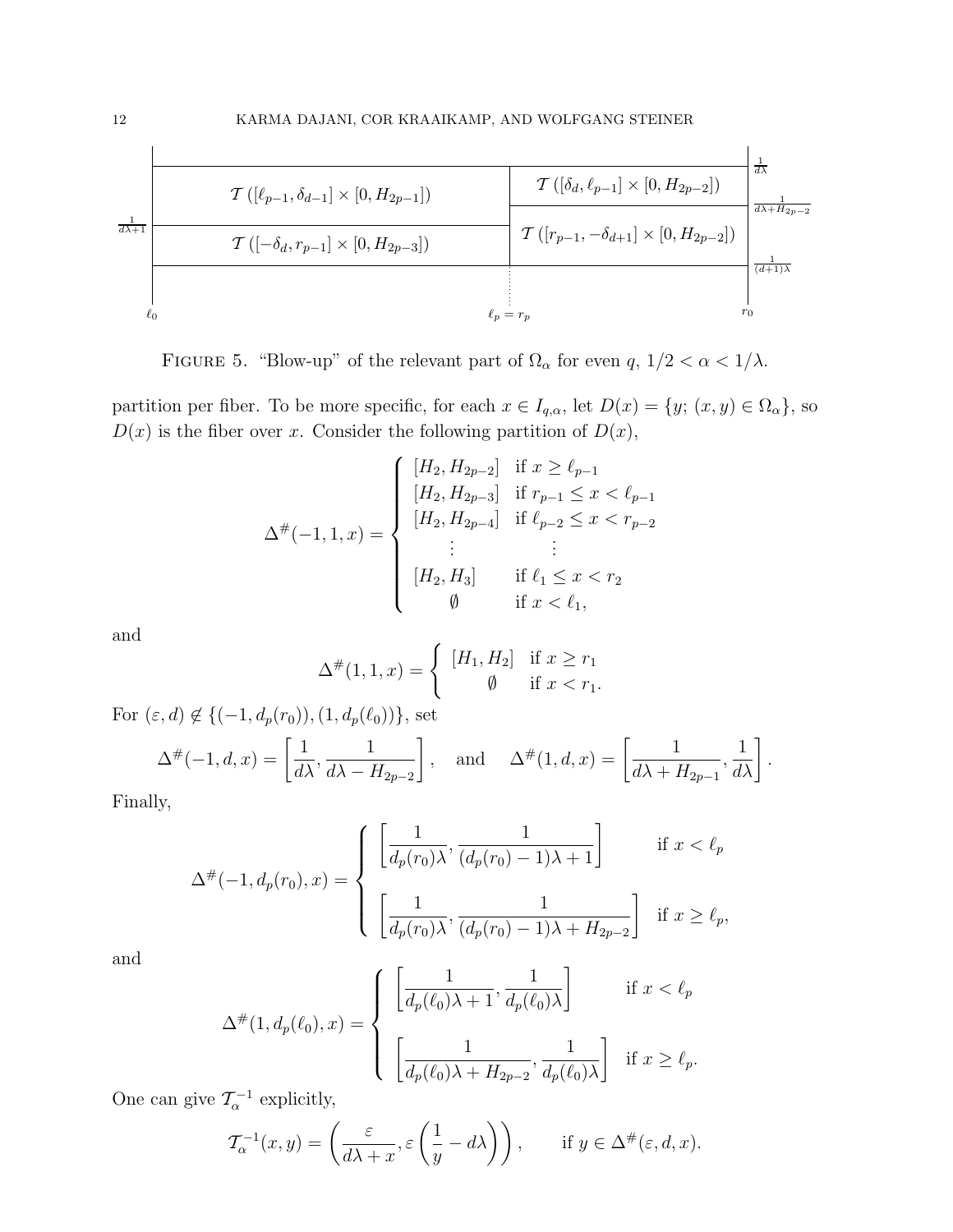From the definitions of  $\mathcal{T}_{\alpha}$  and  $\mathcal{T}_{\alpha}^{-1}$  one sees that  $\mathcal{T}_{\alpha}$  is expanding in the x-direction, while  $\mathcal{T}_{\alpha}^{-1}$  is expanding in the y-direction.

Now, let  $(x, y)$ ,  $(x', y')$  be two distict elements of  $\Omega_{\alpha}$ . If  $x \neq x'$ , then there exist two distinct fundamental intervals  $\Delta_n((\varepsilon_1, d_1), \ldots, (\varepsilon_n, d_n))$  and  $\Delta_n((\varepsilon'_1, d'_1), \ldots, (\varepsilon'_n, d'_n))$  such that  $(x, y) \in \pi_1^{-1} \Delta_n((\varepsilon_1, d_1), \ldots, (\varepsilon_n, d_n)),$  and  $(x', y') \in \pi_1^{-1} \Delta_n((\varepsilon'_1, d'_1), \ldots, (\varepsilon'_n, d'_n)),$  i.e. they belong to different elements of  $\mathcal{P}_{\alpha}$ . Suppose now that  $x = x'$  but  $y \neq y'$ . Since  $\mathcal{T}_{\alpha}^{-1}$ is expanding in the y-coordinate, then there exist  $n \geq 0$ , and  $(\varepsilon_1, d_1), \ldots, (\varepsilon_{n+1}, d_{n+1}),$  $(\varepsilon'_{n+1},d'_{n+1})$  such that

(i) 
$$
(\varepsilon_{-n}, d_{-n}) \neq (\varepsilon'_{-n}, d'_{-n}),
$$
  
\n(ii)  $\mathcal{T}_{\alpha}^{-j}(x, y), \mathcal{T}_{\alpha}^{-j}(x, y') \in \mathcal{T}_{\alpha} \pi_1^{-1} \Delta(\varepsilon_{-j}, d_{-j})$  for  $j = 0, \ldots, n-1$  (this is void if  $n = 0$ ),  
\n(iii)  $\mathcal{T}_{\alpha}^{-n}(x, y) \in \mathcal{T}_{\alpha} \pi_1^{-1} \Delta(\varepsilon_{-n}, d_{-n})$  and  $\mathcal{T}_{\alpha}^{-n}(x, y') \in \mathcal{T}_{\alpha} \pi_1^{-1} \Delta(\varepsilon'_{-n}, d'_{-n}).$ 

Then,

$$
(x,y) \in \mathcal{T}_{\alpha}^{n+1} \pi_1^{-1} \Delta(\varepsilon_{-n}, d_{-n}) \cap \mathcal{T}_{\alpha}^n \pi_1^{-1} \Delta(\varepsilon_{-n+1}, d_{-n+1}) \cap \cdots \cap \mathcal{T}_{\alpha} \pi_1^{-1} \Delta(\varepsilon_0, d_0),
$$
  

$$
(x,y') \in \mathcal{T}_{\alpha}^{n+1} \pi_1^{-1} \Delta(\varepsilon'_{-n}, d'_{-n}) \cap \mathcal{T}_{\alpha}^n \pi_1^{-1} \Delta(\varepsilon_{-n+1}, d_{-n+1}) \cap \cdots \cap \mathcal{T}_{\alpha} \pi_1^{-1} \Delta(\varepsilon_0, d_0).
$$

Thus,  $(x, y)$  and  $(x, y')$  belong to different elements of  $\bigvee_{n \in \mathbb{Z}} \mathcal{I}_{\alpha}^{n} \mathcal{P}_{\alpha}$ . In all cases, we see that  $\bigvee_{n\in\mathbb{Z}}\mathcal{I}_{\alpha}^{n}\mathcal{P}_{\alpha}$  separates points of  $\Omega_{\alpha}$ . Therefore,  $(\Omega_{\alpha},\overline{\mathcal{B}},\nu_{\alpha},\mathcal{T}_{\alpha})$  is the natural extension of  $(I_{q,\alpha}, \mathcal{B}, \mu_\alpha, T_\alpha)$ .

REMARK. In case  $\alpha = 1/2$  and  $\alpha = 1/\lambda$  the proof of Theorem 2.7 is a straightforward application of Theorem 21.2.2 from [Schw]; see also Examples 21.3.1 (the case of the RCF) and 21.3.2 (the NICF) in [Schw]. However, for  $1/2 < \alpha < 1/\lambda$ , a lot of extra work is needed, due to the problem mentioned in the above proof, and illustrated in Figure 5.

2.2. Odd indices. Let  $q = 2h + 3$ ,  $h \in \mathbb{N}$ . The  $\ell_n$ 's and  $r_n$ 's are ordered in the following way.

THEOREM 2.8. Let  $q = 2h + 3$ ,  $h \in \mathbb{N}$ , let the sequences  $(\ell_n)_{n\geq 0}$  and  $(r_n)_{n\geq 0}$  be defined as above, and let  $\rho = \frac{\lambda - 2 + \sqrt{\lambda^2 - 4\lambda + 8}}{2}$  $\frac{\lambda^2-4\lambda+8}{2}$ . Then we have the following cases:

$$
\begin{aligned}\n\alpha &= 1/2: & \ell_0 < r_{h+1} = \ell_{h+1} < r_1 = \ell_1 < \dots < r_{2h-1} = \ell_{2h-1} < r_{h-1} = \ell_{h-1} \\
&< r_{2h} = \ell_{2h} < -\delta_1 < r_h = \ell_h < -\delta_2 < r_{2h+1} = \ell_{2h+1} = 0 < r_0\n\end{aligned}
$$

$$
1/2 < \alpha < \rho/\lambda: \quad \ell_0 < r_{h+1} < \ell_{h+1} < r_1 < \cdots < \ell_{h-2} < r_{2h-1} < \ell_{2h-1} < r_{h-1} \\
&< \ell_{h-1} < r_{2h} < \ell_{2h} < -\delta_1 < r_h < \ell_h < -\delta_2 < r_{2h+1} < 0 < \ell_{2h+1} < r_0 \\
\text{Furthermore, we have } \ell_{2h+2} = r_{2h+2} \text{ and } d_{2h+2}(r_0) = d_{2h+2}(\ell_0) + 1.
$$

$$
\alpha = \rho/\lambda: \qquad \ell_0 = r_{h+1} < \ell_{h+1} = r_1 < \cdots < \ell_{h-1} < r_h = -\delta_1 < \ell_h < -\delta_2 < 0 < r_0
$$

$$
\rho/\lambda < \alpha < 1/\lambda: \quad \ell_0 < r_1 < \cdots < \ell_{h-1} < r_h < -\delta_1 < \ell_h < 0 < r_{h+1} < r_0
$$
\nFurthermore, we have

\n
$$
\ell_{h+1} = r_{h+2} \text{ and } d_{h+1}(\ell_0) = d_{h+2}(r_0) + 1.
$$

$$
\alpha = 1/\lambda: \qquad \ell_0 = r_1 < \dots < \ell_{h-1} = r_h < -\delta_1 < \ell_h = r_{h+1} = 0 < r_0
$$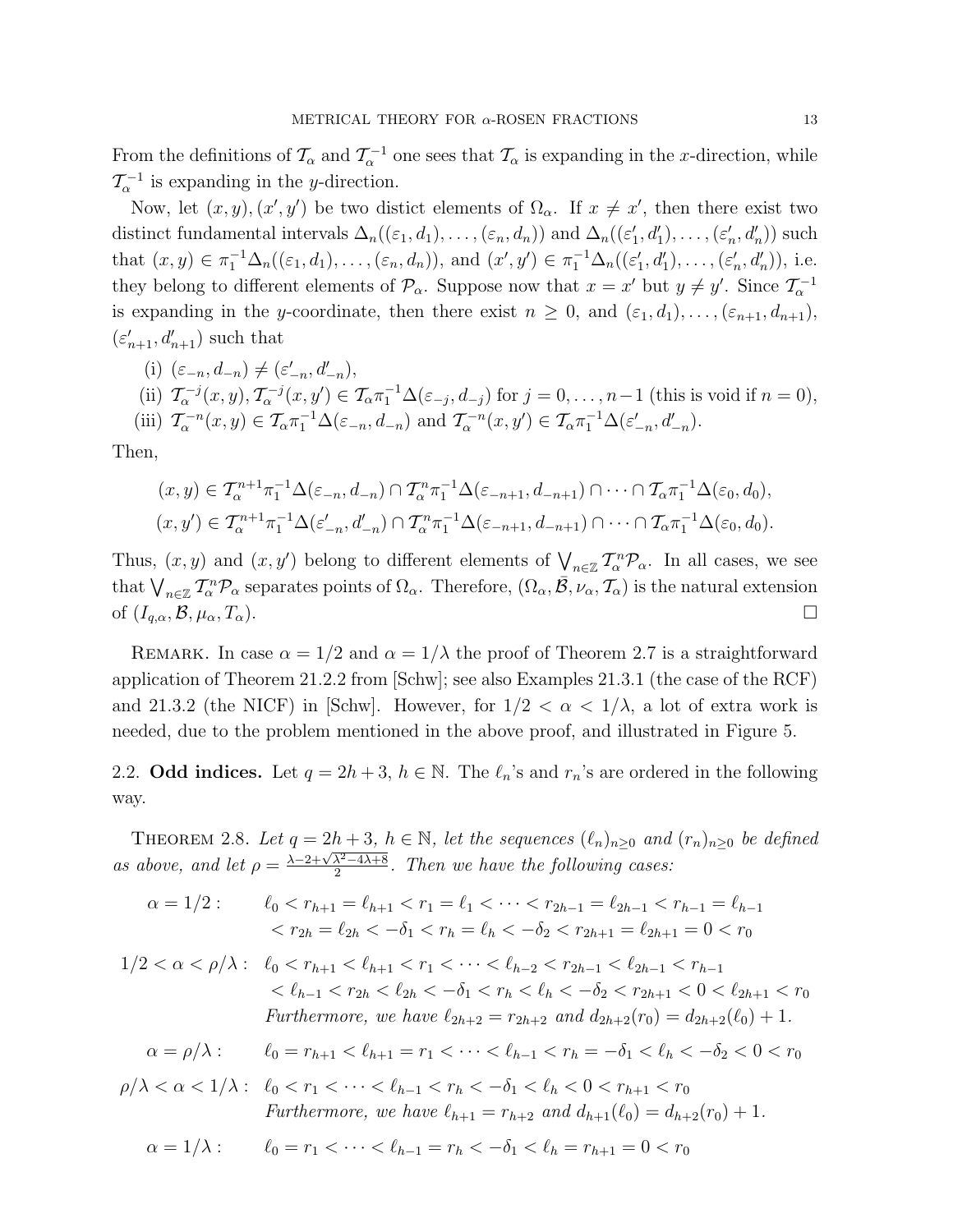PROOF. In [BKS], Section 3.2 (see also the introduction of this section), it was shown that

$$
\phi_0 = -\frac{\lambda}{2} < \phi_1 < \dots < \phi_{h-2} < \phi_{h-1} < -\frac{2}{3\lambda} < \phi_h < -\frac{2}{5\lambda},
$$

 $\phi_0 < \phi_{h+1} < \phi_1$ , and

$$
\phi_{h+1} < \phi_{h+2} < \cdots < \phi_{2h} = -\frac{1}{\lambda} < -\frac{2}{3\lambda} < \phi_{2h+1} = 0.
$$

In view of this and Lemma 2.1, we therefore have that  $\phi_{h-1} \leq \ell_{h-1} \leq r_h < \phi_h$ . An important question is to know, where  $-\delta_1$  is located. Since  $3/2 \leq 1 + \alpha$ , we have  $\phi_{h-1}$  $-\delta_1$ . For  $q = 2h + 3$ , we have  $\sin \frac{(h+1)\pi}{q} = \sin \frac{(h+2)\pi}{q}$ , thus

$$
B_{h+1} = B_{h+2},
$$
  $B_h = (\lambda - 1)B_{h+1},$   $B_{h-1} = (\lambda^2 - \lambda - 1)B_{h+1}.$ 

Hence we obtain, by (10),

$$
\ell_{h-1} = -\frac{\alpha \lambda B_h - B_{h+1}}{\alpha \lambda B_{h-1} - B_h} = -\frac{1 - \alpha \lambda (\lambda - 1)}{\lambda - 1 - \alpha \lambda (\lambda^2 - \lambda - 1)} < -\delta_1.
$$

The position of  $r_h$  with respect to  $-\delta_1$  leads us to distinguish between the possible cases. We have that

$$
r_h = -\frac{B_{h+1}\alpha\lambda - B_h}{B_h\alpha\lambda - B_{h-1}} = -\frac{1 - (1 - \alpha)\lambda}{1 - (1 - \alpha)\lambda(\lambda - 1)} < -\delta_1
$$

if and only if  $\alpha^2 \lambda^2 + \alpha \lambda (2 - \lambda) - 1 > 0$ , i.e.,  $\alpha \lambda > \frac{\lambda - 2 + \sqrt{\lambda^2 - 4\lambda + 8}}{2} = \rho$ . Note that

$$
\frac{1}{2} < \frac{\lambda - 2 + \sqrt{\lambda^2 - 4\lambda + 8}}{2\lambda} < \frac{1}{\lambda} \qquad \text{for } 0 < \lambda < 2.
$$

Assume first that  $\alpha > \rho/\lambda$ . Then we have that  $r_h < -\delta_1$ , from which it immediately follows that

$$
r_{h+1} = \frac{B_{h+1} - B_{h+2}\alpha\lambda}{B_{h+1}\alpha\lambda - B_h} = \frac{1 - \alpha\lambda}{1 - (1 - \alpha)\lambda} \ge 0,
$$
  

$$
\ell_h = \frac{B_{h+1}\alpha\lambda - B_{h+2}}{B_{h+1} - B_h\alpha\lambda} = -\frac{1 - \alpha\lambda}{1 - \alpha\lambda(\lambda - 1)} \le 0.
$$

If  $\alpha < 1/\lambda$ , then  $|1/\ell_h| - |1/r_{h+1}| = \lambda$ , hence  $\ell_{h+1} = r_{h+2}$  and  $d_1(r_{h+1}) = d_1(\ell_h) + 1$ . In case  $\alpha = 1/\lambda$ , then  $r_{h+1} = \ell_h = 0$ . Hence the last two cases are proved.

It remains to consider  $1/2 < \alpha \leq \rho/\lambda$ . Now we have that  $-\delta_1 \leq r_h(< \phi_h)$ , with  $-\delta_1 = r_h$  if and only if  $\alpha = \rho/\lambda$ . Consequently, we immediately find that

$$
r_0 = [+1:1, (-1:1)^{h-1}, -1:2, (-1:1)^h, \dots].
$$

To see that  $\ell_h < -\delta_2$ , note that this is equivalent to

$$
\alpha^2 \lambda^2 - \alpha \lambda^2 + 2\alpha \lambda - 1 < 2(\lambda - 1)(1 - \alpha \lambda),
$$

which holds because of the assumption  $\alpha^2 \lambda^2 + \alpha \lambda (2 - \lambda) - 1 \leq 0$ . This assumption also implies that  $\ell_{h+1} \leq r_1$ , where again equality holds if and only if  $\alpha = \rho/\lambda$ . This proves the case  $\alpha = \rho/\lambda$ .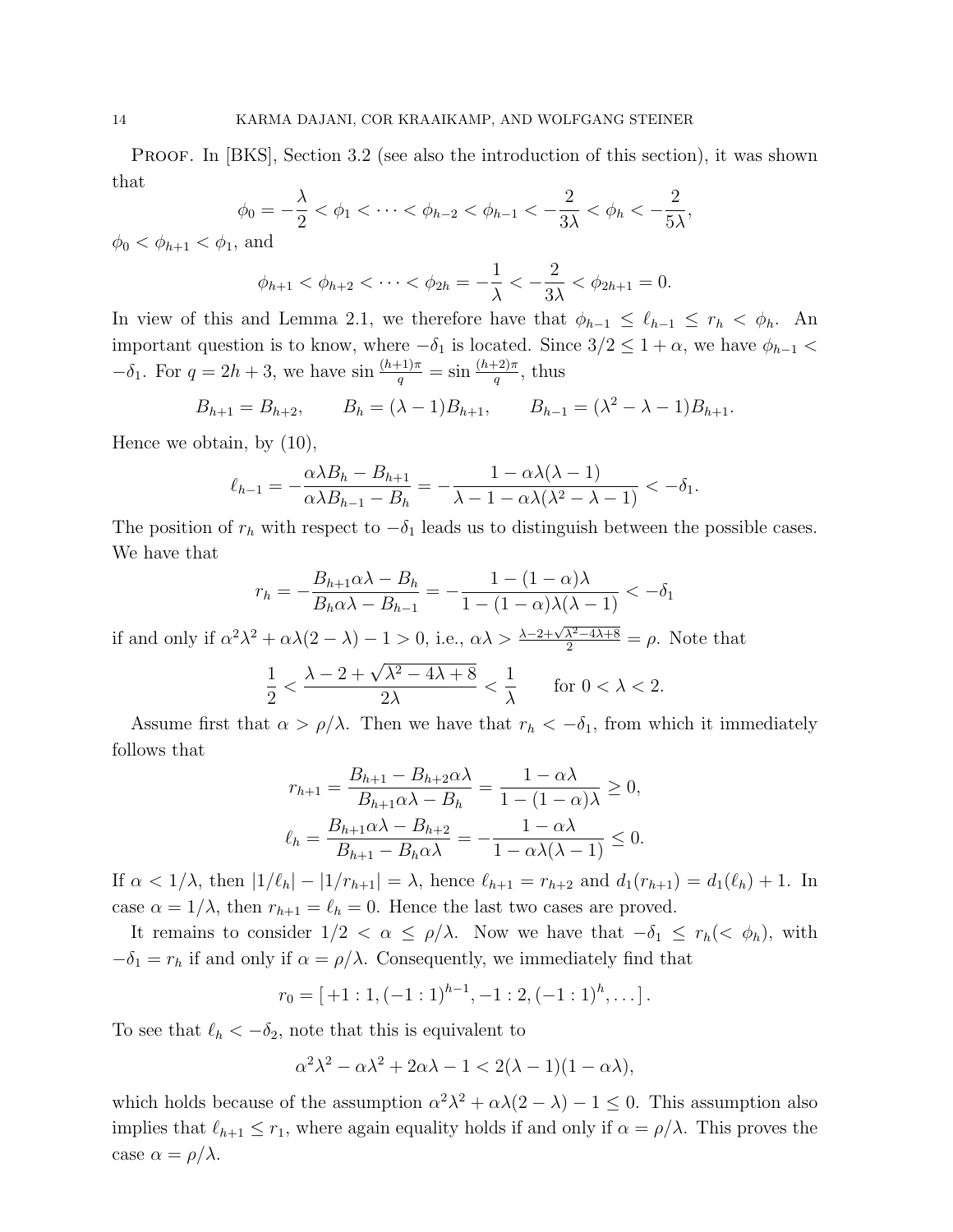For  $\alpha < \rho/\lambda$ , we have

$$
\ell_0 = [(-1:1)^h, -1:2, (-1:1)^h, \dots],
$$

hence the convergents of  $\ell_0$  satisfy  $-R_{h-1} = B_{h-1} = (\lambda^2 - \lambda - 1)B_{h+1}, -R_h = (\lambda - 1)B_{h+1}$ and

$$
R_{h+1} = 2\lambda R_h - R_{h-1} = -(\lambda^2 - \lambda + 1)B_{h+1}.
$$

The recurrence  $R_{h+n+1} = \lambda R_{h+n} - R_{h+n-1}$  for  $n = 1, 2, \ldots, h$ , yields

$$
-R_{h+n} = (B_{n+2} - B_{n+1} + 2B_n)B_{h+1} \text{ for } n = 0, 1, ..., h+1.
$$

For the  $S_n$ 's, we have similarly that  $S_{h-1} = (\lambda - 1)B_{h+1}$ ,  $S_h = B_{h+1}$ , thus  $S_{h+1} =$  $2\lambda S_h - S_{h-1} = (\lambda + 1)B_{h+1}$  and

$$
S_{h+n} = (B_{n+1} + B_n)B_{h+1} \qquad \text{for } n = 0, 1, \dots, h+1.
$$

By (7), we obtain, for  $n = 0, 1, ..., h + 1$ ,

(16) 
$$
\ell_{h+n} = -\frac{(B_{n+1} + B_n)(\alpha - 1)\lambda + B_{n+2} - B_{n+1} + 2B_n}{(B_n + B_{n-1})(\alpha - 1)\lambda + B_{n+1} - B_n + 2B_{n-1}}.
$$

For the convergents of  $r_0$ , only the sign of the  $R_n$  is different and we get

(17) 
$$
r_{h+n} = -\frac{(B_{n+1} + B_n)\alpha\lambda - (B_{n+2} - B_{n+1} + 2B_n)}{(B_n + B_{n-1})\alpha\lambda - (B_{n+1} - B_n + 2B_{n-1})}.
$$

This yields that

$$
r_{2h+1} = -\frac{(2\alpha - 1)\lambda}{\alpha\lambda^2 - 2\lambda + 2} \; (<0), \qquad \ell_{2h+1} = \frac{(2\alpha - 1)\lambda}{(1 - \alpha)\lambda^2 - 2\lambda + 2} \; (>0),
$$

hence  $|1/r_{2h+1}| - |1/\ell_{2h+1}| = \lambda$ ,  $d_1(r_{2h+1}) = d_1(\ell_{2h+1}) + 1$ , and the theorem is proved.  $\square$ 

For the construction of the natural extension, we have to distinguish between the different cases of the previous theorem. Consider first  $\alpha > \rho/\lambda$ .

THEOREM 2.9. Let  $q = 2h + 3$  with  $h \ge 1$ . Then the system of relations

$$
\begin{cases}\n(\mathcal{R}_1): & H_1 = 1/(\lambda + H_{2h+2}) \\
(\mathcal{R}_2): & H_2 = 1/\lambda \\
(\mathcal{R}_n): & H_n = 1/(\lambda - H_{n-2}) \quad \text{for } n = 3, 4, ..., 2h+2 \\
(\mathcal{R}_{2h+3}): & H_{2h+1} = \lambda/2 \\
(\mathcal{R}_{2h+4}): & H_{2h} + H_{2h+2} = \lambda\n\end{cases}
$$

admits the (unique) solution

$$
H_{2n} = -\phi_{2h+1-n} = \frac{B_n}{B_{n+1}} = \frac{\sin \frac{n\pi}{q}}{\sin \frac{(n+1)\pi}{q}} \quad \text{for } n = 1, 2, \dots, h+1,
$$
  

$$
H_{2n-1} = \frac{B_{n-1} + B_n}{B_n + B_{n+1}} = \frac{\sin \frac{(n-1)\pi}{q} + \sin \frac{n\pi}{q}}{\sin \frac{n\pi}{q} + \sin \frac{(n+1)\pi}{q}} \quad \text{for } n = 1, 2, \dots, h+1,
$$

in particular  $H_{2h+2} = 1$ .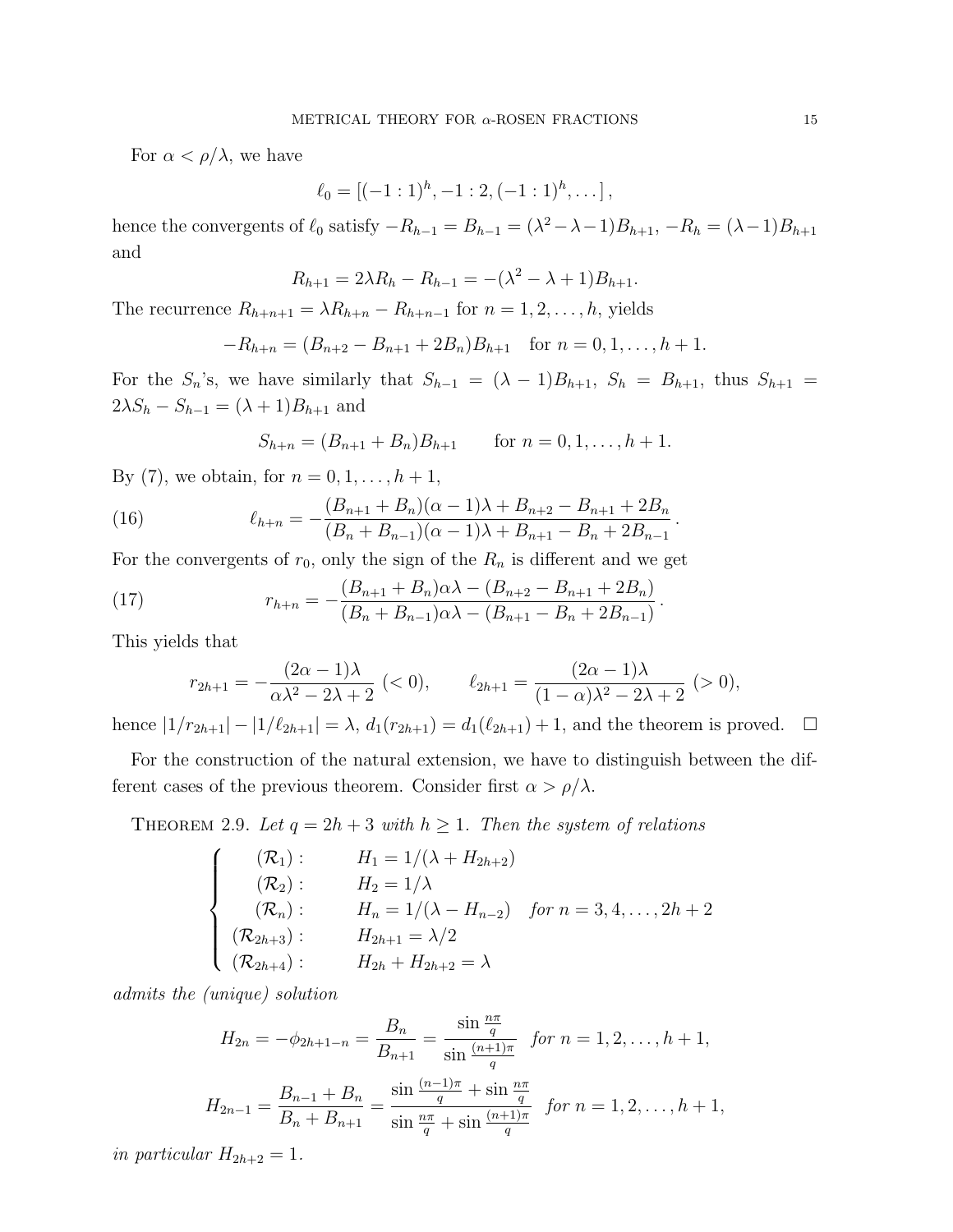Let  $\rho/\lambda < \alpha \leq 1/\lambda$  and  $\Omega_{\alpha} = \bigcup_{n=1}^{2h+2} J_n \times [0, H_n]$  with  $J_{2n-1} = [\ell_{n-1}, r_n), J_{2n} = [r_n, \ell_n)$ for  $n = 1, 2, \ldots, h$ ,  $J_{2h+1} = [\ell_h, r_{h+1})$  and  $J_{2h+2} = [r_{h+1}, r_0)$ . Then the map  $\mathcal{T}_{\alpha}: \Omega_{\alpha} \to \Omega_{\alpha}$ given by (5) is bijective off of a set of Lebesgue measure zero.

REMARK. The case  $q = 3$ ,  $\rho/\lambda \leq \alpha \leq 1/\lambda$ , which is the case of Nakada's  $\alpha$ -expansions for  $(\sqrt{5}-1)/2 \le \alpha \le 1$ , has been dealt with in [N1]; see also [NIT], [TI], and [K1, K2].

The proof of Theorem 2.9 is very similar to that of Theorem 2.3 and therefore omitted, see also Figure 6. In case  $\alpha = 1/\lambda$ , the intervals  $J_{2n-1}$  are empty.



FIGURE 6. The natural extension domain  $\Omega_{\alpha}$  (left) and its image under  $\mathcal{T}_{\alpha}$ (right) of the  $\alpha$ -Rosen continued fraction  $(\overline{\delta_n} = -\delta_n)$ ; here  $q = 5$ ,  $\alpha = 0.56$ ,  $d_{h+1}(\ell_0) = 3, d_{h+2}(r_0) = 2.$ 

Once more, a Jacobian calculation shows that  $\mathcal{T}_{\alpha}$  preserves the probability measure  $\nu_{\alpha}$ with density

$$
\frac{C_{q,\alpha}}{(1+xy)^2}\,,
$$

where  $C_{q,\alpha}$  is a normalizing constant given by the following proposition.

PROPOSITION 2.10. If  $q = 2h + 3$  and  $\rho/\lambda < \alpha \leq 1/\lambda$ , then the normalizing constant is

$$
C_{q,\alpha} = 1/\log \frac{1+\alpha\lambda}{\sqrt{2-\lambda}} = 1/\log \frac{1+2\alpha\cos\frac{\pi}{q}}{2\sin\frac{\pi}{2q}}.
$$

PROOF. Integration gives

$$
C_{q,\alpha} = 1/\log\left(\frac{1+r_0}{1+r_{h+1}}\prod_{n=1}^{h+1}\frac{1+r_nH_{2n-1}}{1+\ell_{n-1}H_{2n-1}}\prod_{n=1}^h\frac{1+\ell_nH_{2n}}{1+r_nH_{2n}}\right).
$$

Using  $(10)$  and  $(11)$ , we find

$$
\frac{1 + r_n H_{2n-1}}{1 + \ell_{n-1} H_{2n-1}} = \frac{B_n - B_{n-1} \alpha \lambda}{B_n \alpha \lambda - B_{n-1}}, \qquad \frac{1 + \ell_n H_{2n}}{1 + r_n H_{2n}} = \frac{B_n \alpha \lambda - B_{n-1}}{B_{n+1} - B_n \alpha \lambda},
$$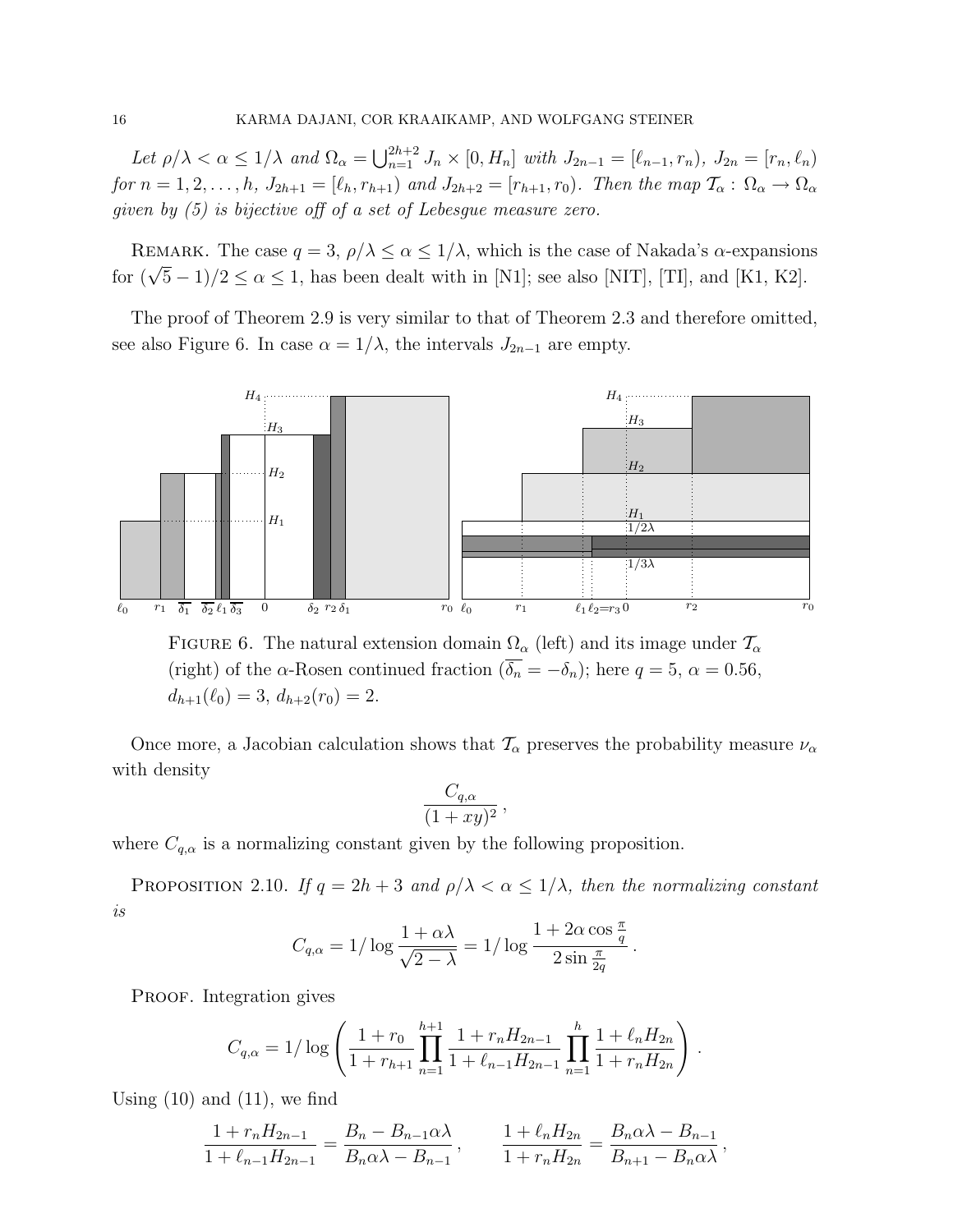and

$$
\frac{1+r_0}{1+r_{h+1}} = \frac{(1+\alpha\lambda)(B_{h+1}\alpha\lambda - B_h)}{B_{h+1} - B_h} = (1+\alpha\lambda)(B_{h+1}\alpha\lambda - B_h)B_{h+1},
$$

where we have used

$$
(2 - \lambda)B_{h+1}^2 = \frac{2(1 - \cos\frac{\pi}{q})\sin^2\frac{(h+1)\pi}{q}}{\sin^2\frac{\pi}{q}} = \frac{4\sin^2\frac{\pi}{2q}\cos^2\frac{\pi}{2q}}{4\sin^2\frac{\pi}{2q}\cos^2\frac{\pi}{2q}} = 1.
$$

Putting everything together, we obtain

$$
C_{q,\alpha} = 1/\log((1+\alpha\lambda)B_{h+1}) = 1/\log\frac{1+\alpha\lambda}{\sqrt{2-\lambda}} = 1/\log\frac{1+\alpha\lambda}{2\sin\frac{\pi}{2q}}.
$$

REMARK. Note that for  $q = 3$  this result confirms Nakada's result from [N1] for  $\alpha$ between  $(\sqrt{5}-1)/2$  and 1; in this case, the normalizing constant is indeed  $1/\log(1+\alpha)$ .

Now consider  $\alpha < \rho/\lambda$ .

THEOREM 2.11. Let  $q = 2h + 3$  with  $h \ge 1$ . Then the system of relations

$$
\begin{cases}\n(\mathcal{R}_1): & H_1 = 1/(2\lambda - H_{4h-1}) \\
(\mathcal{R}_2): & H_2 = 1/(2\lambda - H_{4h}) \\
(\mathcal{R}_3): & H_3 = 1/(\lambda + H_{4h+3}) \\
(\mathcal{R}_4): & H_4 = 1/\lambda \\
(\mathcal{R}_n): & H_n = 1/(\lambda - H_{n-4}) \quad \text{for } n = 5, 6, ..., 4h+3 \\
(\mathcal{R}_{4h+4}): & H_{4h+2} = \lambda/2 \\
(\mathcal{R}_{4h+5}): & H_{4h+1} + H_{4h+3} = \lambda\n\end{cases}
$$

admits the (unique) solution

$$
H_{4n} = \frac{B_n}{B_{n+1}}, \qquad H_{4n-2} = \frac{B_{n-1} + B_n}{B_n + B_{n+1}},
$$

$$
H_{4h+3-4n} = \frac{B_{n+1}\rho - B_n}{B_n \rho - B_{n-1}}, \qquad H_{4h+1-4n} = \frac{B_{n+1}\rho - B_{n+2}}{B_n \rho - B_{n+1}},
$$

in particular  $H_{4h+3} = \rho$ .

Let  $1/2 \leq \alpha < \rho/\lambda$ , and  $\Omega_{\alpha} = \bigcup_{n=1}^{4h+3} J_n \times [0, H_n]$  with  $J_{4n-3} = [\ell_{n-1}, r_{h+n}), J_{4n-2} =$  $[r_{h+n}, \ell_{h+n}), J_{4n-1} = [\ell_{h+n}, r_n), J_{4n} = [r_n, \ell_n) \text{ for } n = 1, 2, \ldots, h, J_{4h+1} = [\ell_h, r_{2h+1}),$  $J_{4h+2} = [r_{2h+1}, \ell_{2h+1})$  and  $J_{4h+3} = [\ell_{2h+1}, r_0)$ . Then the map  $\mathcal{T}_{\alpha} : \Omega_{\alpha} \to \Omega_{\alpha}$  given by (5) is bijective off of a set of Lebesgue measure zero.

PROOF. The proof of the bijectivity runs along the same lines as the proof of Theorem 2.3 and is therefore omitted, see also Figure 7.

The  $H_{4n}$ 's are determined by  $(\mathcal{R}_4), (\mathcal{R}_8), \ldots, (\mathcal{R}_{4h})$ . The  $H_{4n-2}$ 's are determined by  $(\mathcal{R}_2),(\mathcal{R}_6),\ldots,(\mathcal{R}_{4h+2})$  and  $(\mathcal{R}_{4h+4})$ . By  $(\mathcal{R}_3),(\mathcal{R}_7),\ldots,(\mathcal{R}_{4h+3})$ , we obtain  $H_{4h+3-4n}$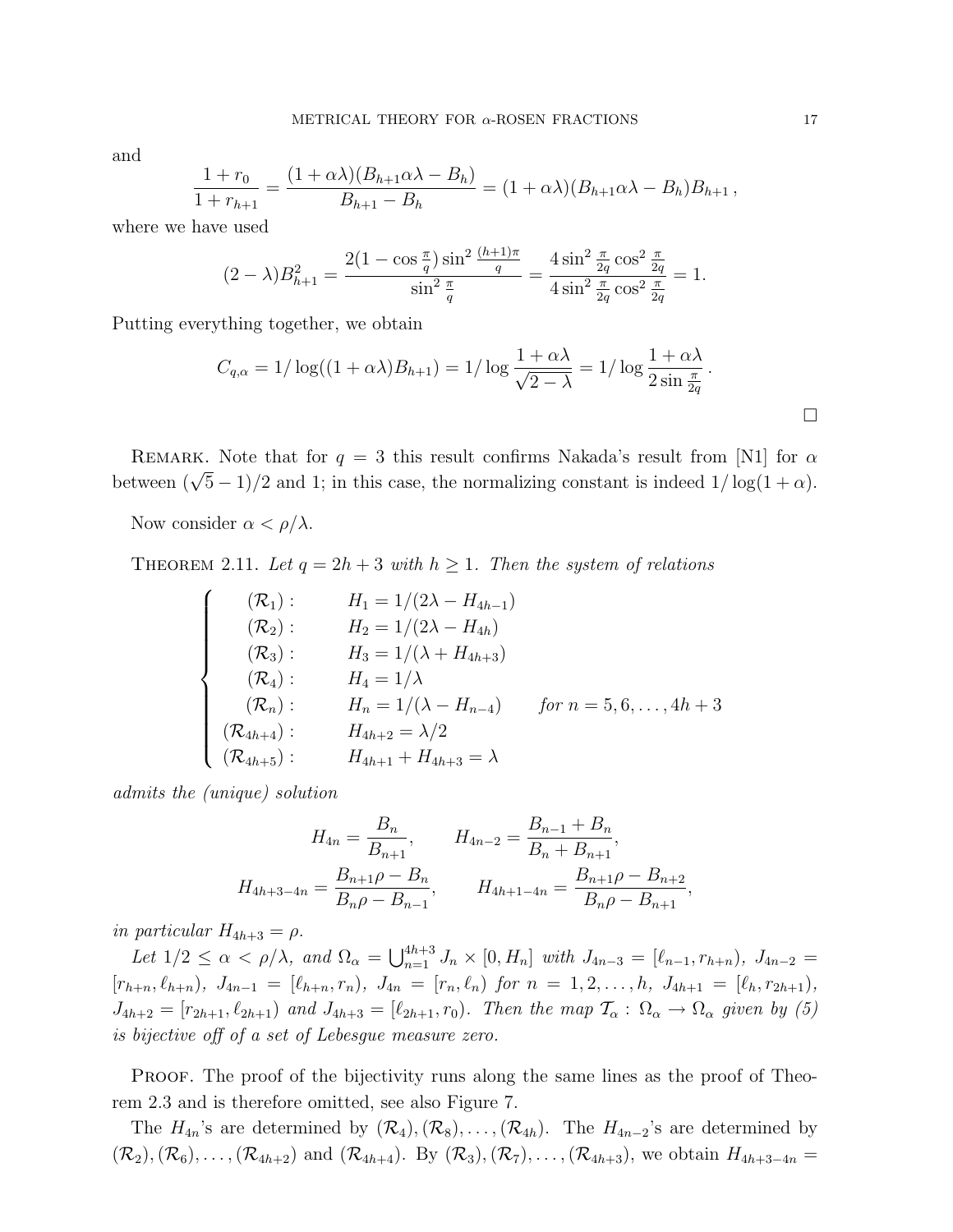$B_{n+1}H_{4h+3}-B_n$  $\frac{B_{n+1}H_{4h+3}-B_n}{B_nH_{4h+3}-B_{n-1}}$  and

$$
\frac{1}{\lambda + H_{4h+3}} = H_3 = \frac{B_{h+1}H_{4h+3} - B_h}{B_hH_{4h+3} - B_{h-1}} = \frac{H_{4h+3} - (\lambda - 1)}{(\lambda - 1)H_{4h+3} - (\lambda^2 - \lambda - 1)},
$$

thus  $H_{4h+3}^2 + (2-\lambda)H_{4h+3} - 1 = 0$ , i.e.  $H_{4h+3} = \rho$ . Finally, the  $H_{4h+1-4n}$ 's are determined by  $(\mathcal{R}_1),(\mathcal{R}_5),\ldots,(\mathcal{R}_{4h+5})$ . For  $\alpha=1/2$ , the intervals  $J_{4n}$  and  $J_{4n-2}$  are empty.  $\Box$ 



FIGURE 7. The natural extension domain  $\Omega_{\alpha}$  (left) and its image under  $\mathcal{T}_{\alpha}$  (right) of the  $\alpha$ -Rosen continued fraction  $(\overline{\delta_n} = -\delta_n)$ ; here  $q = 5$ ,  $\alpha =$ 0.5038,  $d_{2h+2}(\ell_0) = 2$ ,  $d_{2h+2}(r_0) = 3$ .

Again,  $\mathcal{T}_{\alpha}$  preserves the probability measure  $\nu_{\alpha}$  with density  $C_{q,\alpha}/(1+xy)^2$ , where  $C_{q,\alpha}$ is a normalizing constant given by the following proposition.

PROPOSITION 2.12. If  $q = 2h+3$  and  $1/2 \leq \alpha < \rho/\lambda$ , then the normalizing constant is

$$
C_{q,\alpha} = 1/\log \frac{1+\rho}{\sqrt{2-\lambda}} = 1/\log \frac{1+\rho}{2\sin \frac{\pi}{2q}}.
$$

PROOF. Integration yields that  $C_{q,\alpha}$  is equal to

$$
1/\log\left(\frac{1+r_0\rho}{1+\ell_{2h+1}\rho}\prod_{j=1}^{h+1}\frac{1+r_{h+j}H_{4j-3}}{1+\ell_{j-1}H_{4j-3}}\frac{1+\ell_{h+j}H_{4j-2}}{1+r_{h+j}H_{4j-2}}\prod_{j=1}^{h}\frac{1+r_jH_{4j-1}}{1+\ell_{h+j}H_{4j-1}}\frac{1+\ell_jH_{4j}}{1+r_jH_{4j}}\right).
$$

Using (10), (11), (16), (17) and Lemma 2.5, we find

$$
\frac{1 + r_{h+j}H_{4j-3}}{1 + \ell_{j-1}H_{4j-3}} = \frac{(\lambda(1 - 2\alpha)\rho + \alpha\lambda^2 - \lambda^2 + 2\lambda - 2)(B_j - B_{j-1}\alpha\lambda)}{((\alpha\lambda - 1)\rho - \alpha\lambda + \lambda - 1)((B_j + B_{j-1})\alpha\lambda - B_{j+1} + B_j - 2B_{j-1})}
$$
\n
$$
\frac{1 + \ell_{h+j}H_{4j-2}}{1 + r_{h+j}H_{4j-2}} = \frac{(B_j + B_{j-1})\alpha\lambda - B_{j+1} + B_j - 2B_{j-1}}{2B_j - B_{j-1} + B_{j-2} - (B_j + B_{j-1})\alpha\lambda}
$$
\n
$$
\frac{1 + r_jH_{4j-1}}{1 + \ell_{h+j}H_{4j-1}} = \frac{((\alpha\lambda - 1)\rho - \alpha\lambda + \lambda - 1)(2B_j - B_{j-1} + B_{j-2} - (B_j + B_{j-1})\alpha\lambda)}{(\lambda(1 - 2\alpha)\rho + \alpha\lambda^2 - \lambda^2 + 2\lambda - 1)(B_j\alpha\lambda - B_{j-1})}
$$
\n
$$
\frac{1 + \ell_jH_{4j}}{1 + r_jH_{4j}} = \frac{B_j\alpha\lambda - B_{j-1}}{B_{j+1} - B_j\alpha\lambda}
$$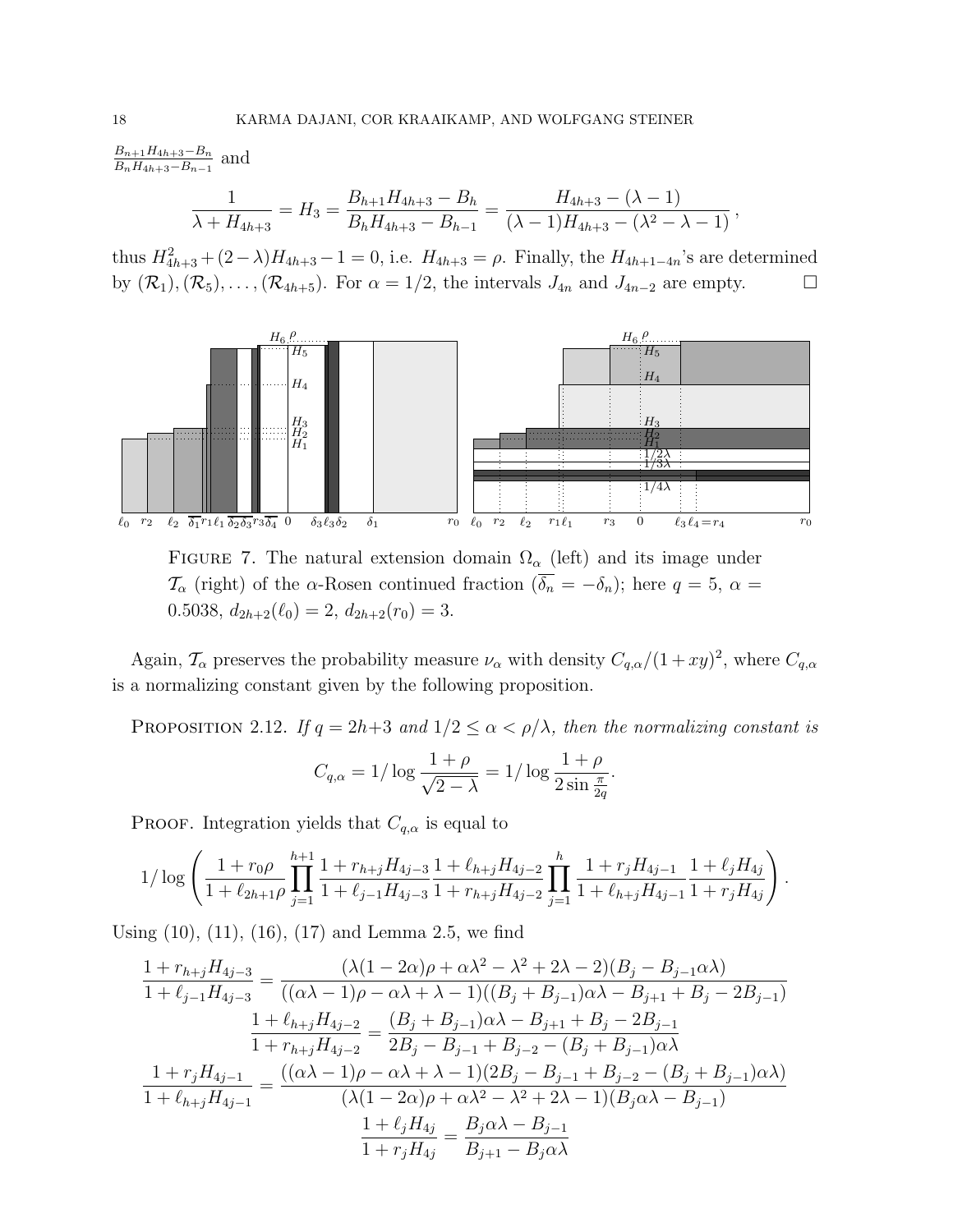and

$$
\frac{1+r_0\rho}{1+\ell_{2h+1}\rho} = \frac{(1+\alpha\lambda\rho)((2B_{h+1}-B_h+B_{h-1}-(B_{h+1}+B_h)\alpha\lambda)}{((2\alpha-1)\lambda\rho-\alpha\lambda^2+\lambda^2+2\lambda-2)B_{h+1}}.
$$

Putting everything together, we obtain that

$$
C_{q,\alpha} = 1/\log \frac{(1+\alpha\lambda\rho)\sqrt{2-\lambda}}{1+\alpha\lambda-\lambda+(1-\alpha\lambda)\rho} = 1/\log \frac{1+\rho}{\sqrt{2-\lambda}}.
$$

This confirms again Nakada's result for  $q = 3$ , i.e.,  $C_{3,\alpha} = 1/\log$  $\sqrt{5}+1$  $\frac{5+1}{2}$  for  $\frac{1}{2} \leq \alpha <$  $\sqrt{5}-1$  $\frac{1}{2}$ .

The case  $\alpha = \rho/\lambda$  is slightly different from both other cases (similarly to  $\alpha = 1/\lambda$  for even  $q$ ).

THEOREM 2.13. Let  $q = 2h + 3$  with  $h \ge 1$ ,  $\alpha = \rho/\lambda$  and

$$
\Omega_{\rho} = \bigcup_{j=1}^{h} \left( [\ell_{j-1}, r_j] \times \left[ 0, \frac{B_{j-1} + B_j}{B_j + B_{j+1}} \right] \right) \cup \left( [r_j, \ell_j) \times \left[ 0, \frac{B_j}{B_{j+1}} \right] \right) \cup \left( [\ell_h, \rho) \times \left[ 0, \frac{\lambda}{2} \right] \right).
$$

Then  $\mathcal{T}_{\rho} : \Omega_{\rho} \to \Omega_{\rho}$  is bijective off of a set of Lebesgue measure zero.

The normalizing constant in this case is  $C_{q,\rho/\lambda} = 1/\log \frac{1+\rho}{\sqrt{2-\lambda}}$  as above. As in the even case, we set  $\mu_{\alpha}$  the projection of  $\nu_{\alpha}$  on the first coordinate,  $\bar{\beta}$  be the restriction of the twodimensional  $\sigma$ -algebra on  $\Omega_{\alpha}$ , and  $\beta$  be the Lebesgue  $\sigma$ -algebra on  $I_{q,\alpha} = [\lambda(\alpha-1), \alpha\lambda]$ . We have the following theorem, whose proof is similar to the proof of Theorem refthm:naturalextension-even-case in the even case.

THEOREM 2.14. Let  $q \geq 3$ ,  $q = 2h + 1$ , and let  $\frac{1}{2} \leq \alpha \leq \frac{1}{\lambda}$  $\frac{1}{\lambda}$ . Then the dynamical system  $(\Omega_{\alpha}, \mathcal{B}, \nu_{\alpha}, \mathcal{T}_{\alpha})$  is the natural extension of the dynamical system  $(I_{q,\alpha}, \mathcal{B}, \mu_{\alpha}, T_{\alpha})$ .



FIGURE 8.  $\Omega_{1/2}$  (left),  $\Omega_{\rho/\lambda}$  (middle) and  $\Omega_{1/\lambda}$  (right); here  $q=5$ .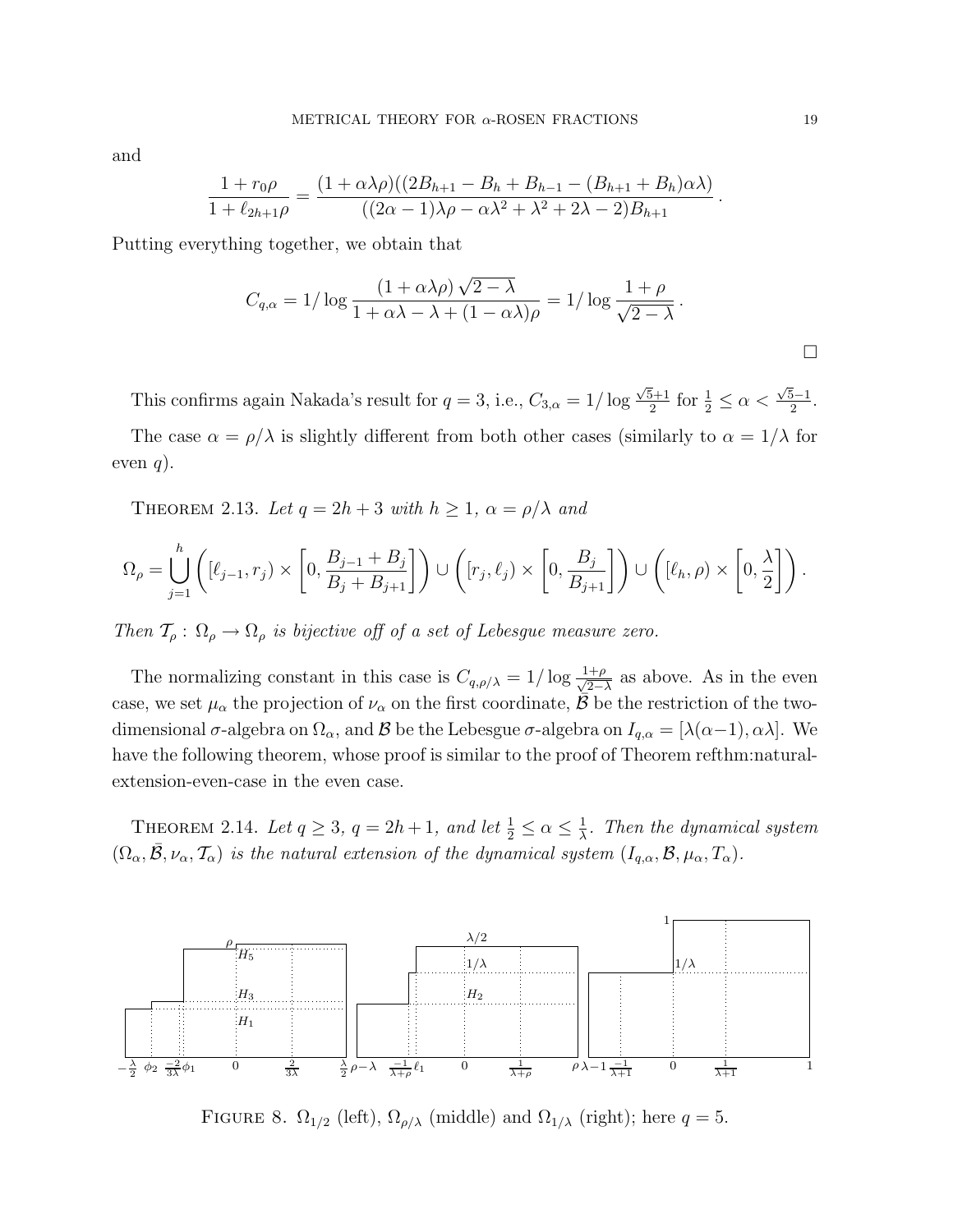2.3. Convergence of the continued fractions. Now we can prove easily that the  $\alpha$ -Rosen continued fractions converge. If  $T_\alpha^n(x) = 0$  for some  $n \geq 0$ , then this is clear. Therefore assume that  $T_{\alpha}^n(x) \neq 0$  for all  $n \geq 0$ . Setting  $(t_n, v_n) = T_{\alpha}^n(x, 0)$ , it follows directly from the definition (5) of  $\mathcal{T}_{\alpha}$  that  $v_n = [1 : d_n, \varepsilon_n : d_{n-1}, \ldots, \varepsilon_2 : d_1]$ . Furthermore, an immediate consequence of (6) is that  $S_{n-1}/S_n = [1 : d_n, \varepsilon_n : d_{n-1}, \ldots, \varepsilon_2 : d_1]$ , i.e.,  $v_n = S_{n-1}/S_n$ .

Theorems 2.3, 2.9 and 2.11 (see also Figures 3, 6 and 7) show that  $v_n \le 1$ , i.e.,  $S_n \ge$  $S_{n-1}$ , and that  $S_n = S_{n-1}$  if and only if  $q = 2h + 3$ ,  $n = h + 1$ ,  $d_1 = 1$ ,  $(\varepsilon_i : d_i) = (-1 : 1)$ for  $i = 2, 3, \ldots, h + 1$ , which is possible only if  $\alpha > \rho/\lambda$ . Furthermore we have that  $v_{n-1}v_n \leq 1/c$  for some constant  $c > 1$ , i.e.,  $S_n \geq cS_{n-2}$ . It follows from (7) that

(18) 
$$
\left| x - \frac{R_n}{S_n} \right| = \left| \frac{T_\alpha^n(x)(R_{n-1}S_n - R_nS_{n-1})}{S_n(S_n + T_\alpha^n(x)S_{n-1})} \right| = \frac{|t_n|}{S_n^2(1 + t_n v_n)} \le \frac{\alpha \lambda}{(1 + \alpha \lambda - \lambda)S_n^2},
$$

hence the  $\alpha$ -Rosen convergents  $R_n/S_n$  converge to x as  $n \to \infty$ .

### 3. MIXING PROPERTIES OF  $\alpha$ -ROSEN FRACTIONS

In case q is even, and  $\alpha = 1/\lambda$ , we saw in the previous section that there is a simple relation between  $\Omega_{1/2}$  and  $\Omega_{1/\lambda}$ ; see also Figure 4. Define in this case the map  $\mathcal{M}: \Omega_{1/\lambda} \to$  $\Omega_{1/2}$  by

$$
\mathcal{M}(x,y) = \begin{cases}\n(-y, -x) & \text{if } (x,y) \in \Omega_{1/\lambda}, \ x < 0, \\
(y,x) & \text{if } (x,y) \in \Omega_{1/\lambda}, \ x \ge 0.\n\end{cases}
$$

Clearly,  $\mathcal{M}: \Omega_{1/\lambda} \to \Omega_{1/2}$  is bijective and bi-measurable transformation, and  $\nu_{1/\lambda}(\mathcal{M}^{-1}(A)) =$  $\nu_{1/2}(A)$ , for every Borel set  $A \subset \Omega_{1/2}$ . By comparing the partitions of  $\mathcal{T}_{1/\lambda}$  (on  $\Omega_{1/\lambda}$ ) and that of  $\mathcal{T}_{1/2}^{-1}$  $\frac{1}{1/2}$  (on  $\Omega_{1/2}$ ), we find that

$$
\mathcal{T}_{1/\lambda}(x,y) = \mathcal{M}^{-1}\left(\mathcal{T}_{1/2}^{-1}\left(\mathcal{M}(x,y)\right)\right), \qquad (x,y) \in \Omega_{1/\lambda}, \ x \neq 0.
$$

This implies that the dynamical systems  $(\Omega_{1/2}, \bar{\mathcal{B}}, \nu_{1/2}, \mathcal{T}_{1/2}^{-1})$  $\mathcal{I}_{1/2}^{-1}$ ) and  $(\Omega_{1/\lambda}, \overline{\mathcal{B}}, \nu_{1/\lambda}, \mathcal{T}_{1/\lambda})$  are isomorphic. In [BKS] it was shown that the dynamical system system  $(\Omega_{1/2}, \mathcal{B}, \nu_{1/2}, \mathcal{T}_{1/2})$ is weakly Bernoulli with respect to the natural partition, hence  $(\Omega_{1/2}, \mathcal{B}, \nu_{1/2}, \mathcal{T}_{1/2})$  and  $(\Omega_{1/2}, \bar{\mathcal{B}}, \nu_{1/2}, \mathcal{T}_{1/2}^{-1})$  $\frac{1}{1/2}$  are isomorphic. As a consequence we find that the dynamical systems  $(\Omega_{1/2}, \overline{\mathcal{B}}, \nu_{1/2}, \mathcal{T}_{1/2})$  and  $(\Omega_{1/\lambda}, \overline{\mathcal{B}}, \nu_{1/\lambda}, \mathcal{T}_{1/\lambda})$  are isomorphic.

In this section, we will show that this result also holds for all q and all  $\alpha$  strictly between  $1/2$  and  $1/\lambda$ , using a result by M. Rychlik [Ry]. For completeness, we state explicitly the hypothesis needed for Rychlik's result (the reader is referred to [Ry] for more details).

Let  $X$  be a totally ordered order-complete set. Open intervals constitute a base of a complete topology in X, making X into a topological space. If X is separable, then X is homeomorphic with a closed subset of an interval. Let  $\beta$  be the Borel  $\sigma$ -algebra on X, and m a fixed regular, Borel probability measure on X (in our case  $m$  will be the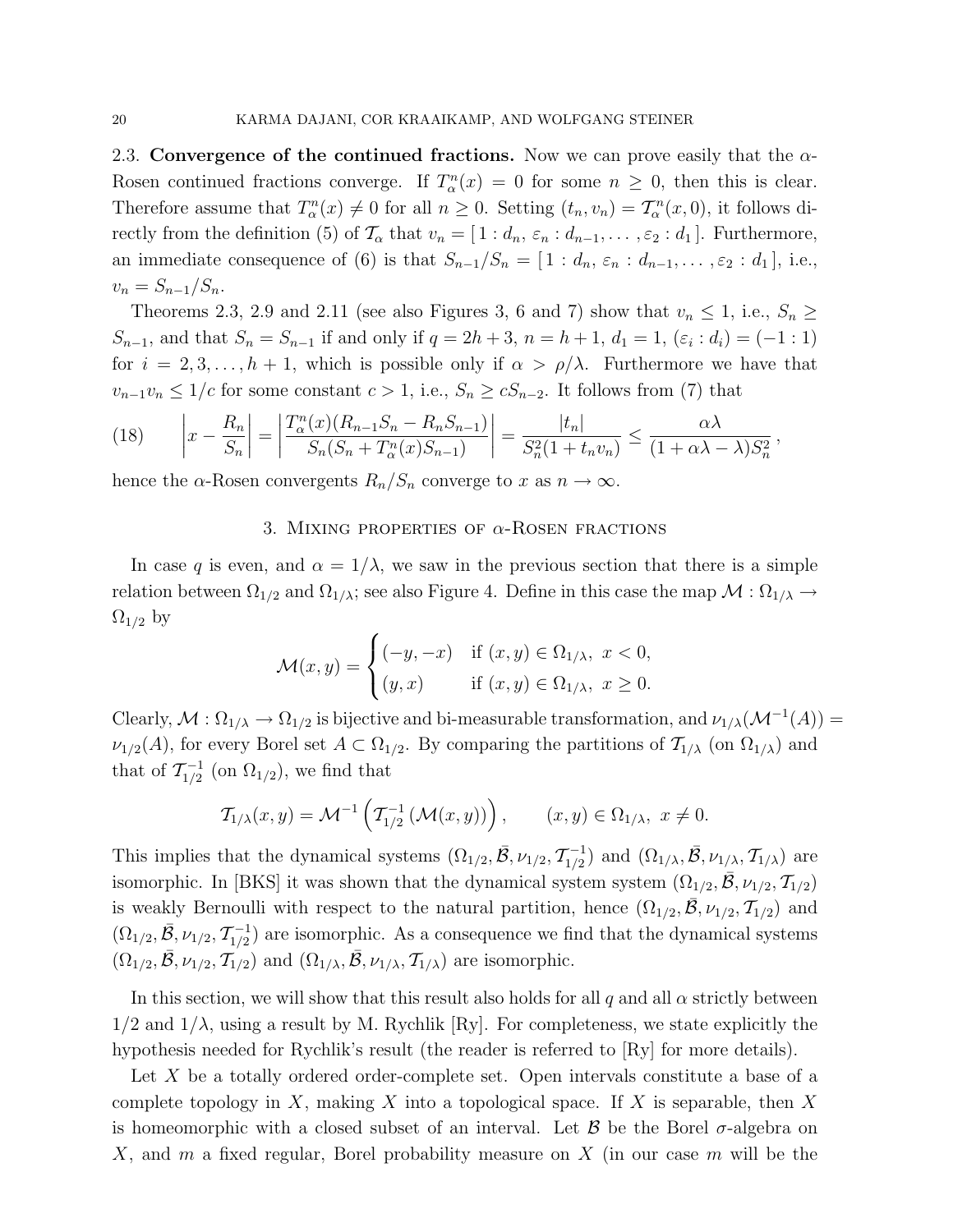normalized Lebesgue measure restricted to X). Let  $U \subset X$  be an open dense subset of X, such that  $m(U) = 1$ . Let  $S = X \setminus U$ , clearly  $m(S) = 0$ .

Let  $T: U \to X$  be a continuous map, and  $\beta$  a countable family of closed intervals with disjoint interiors, such that  $U \subset \bigcup \beta$ . Furthermore, suppose that for any  $B \in \beta$  one has that  $B \cap S$  consists only of endpoints of B, and that T restricted to  $B \cap U$  admits an extension to a homeomorphism of B with some interval in X. Suppose that  $T'(x) \neq 0$  for  $x \in U$ , and let  $g(x) = 1/|T'(x)|$  for  $x \in U$ ,  $g|_S = 0$ . Let  $P: L^1(X, m) \to L^1(X, m)$  be the Perron-Frobenius operator of T,

$$
Pf(x) = \sum_{y \in T^{-1}x} g(y)f(y).
$$

In [Ry], it was proved (among many other things) that, if  $||g||_{\infty} < 1$  and  $\text{Var } g < \infty$ , then there exist functions  $\varphi_1, \varphi_2, \ldots, \varphi_s$  of bounded variation, such that

- (i)  $P\varphi_i = \varphi_i;$
- (ii)  $\int \varphi_i \, dm = 1;$
- (iii) There exists a measurable partition  $C_1, C_2, \ldots, C_s$  of X with  $T^{-1}C_i = C_i$  for  $i = 1, 2, \ldots, s;$
- (iv) The dynamical system  $(C_i, T_i, \nu_i)$ , where  $T_i = T|_{C_i}$  and  $\nu_i(B) = \int_B \varphi_i dm$  are exact, and  $\nu_i$  is the unique invariant measure for  $T_i$ , absolutely continuous with respect to  $m|_{C_i}$ .

Rychlik also showed that if  $s = 1$ , i.e., if 1 is the only eigenvalue of P on the unit circle and if there exists only one  $\varphi \in L^1(X, M)$  with  $P\varphi = \varphi$  and  $m(\varphi) = 1$ ,  $(\varphi \ge 0)$ , then the natural extension of  $(X, T, \nu)$  is isomorphic to a Bernoulli shift.

Returning to our map  $T_{\alpha}$ , defined on  $X = I_{q,\alpha} = [\lambda(\alpha-1), \alpha\lambda]$ , and using the same notation as above, we let  $m$  be normalized Lebesgue measure on  $X$ ,

$$
S = \{\lambda(\alpha - 1)\} \cup \left\{\pm \frac{1}{\lambda(\alpha + d)}; d = 1, 2, \dots\right\}
$$

and  $U = X \setminus S$ . Note that  $T_{\alpha}: U \to X$  is continuous, and that the restriction of  $T_{\alpha}$  to each open interval is homeomorphic to an interval (in fact to X itself, except for the first and last interval).

We have that  $g(x) = 1/|T'_{\alpha}(x)| = x^2$  on U, hence  $||g||_{\infty} < 1$  (since  $\alpha \neq 1/\lambda$ ), and Var  $q < \infty$ . It is easy, but tedious (cf. [DK] for a proof of the regular case), to see that T is ergodic, hence  $s = 1$ , and we can apply Rychlik's result to obtain the following theorem.

THEOREM 3.1. The natural extension  $(\Omega_{\alpha}, \nu_{\alpha}, \mathcal{T}_{\alpha})$  of  $(X_{\alpha}, \mu_{\alpha}, T_{\alpha})$  is weakly Bernoulli. Hence, the natural extension is isomorphic to any Bernoulli shift with the same entropy.

#### 4. Metrical properties of 'regular' Rosen fractions

An important reason to introduce and study the natural extension of the ergodic system underlying any continued fraction expansion, is that such a natural extension facilitates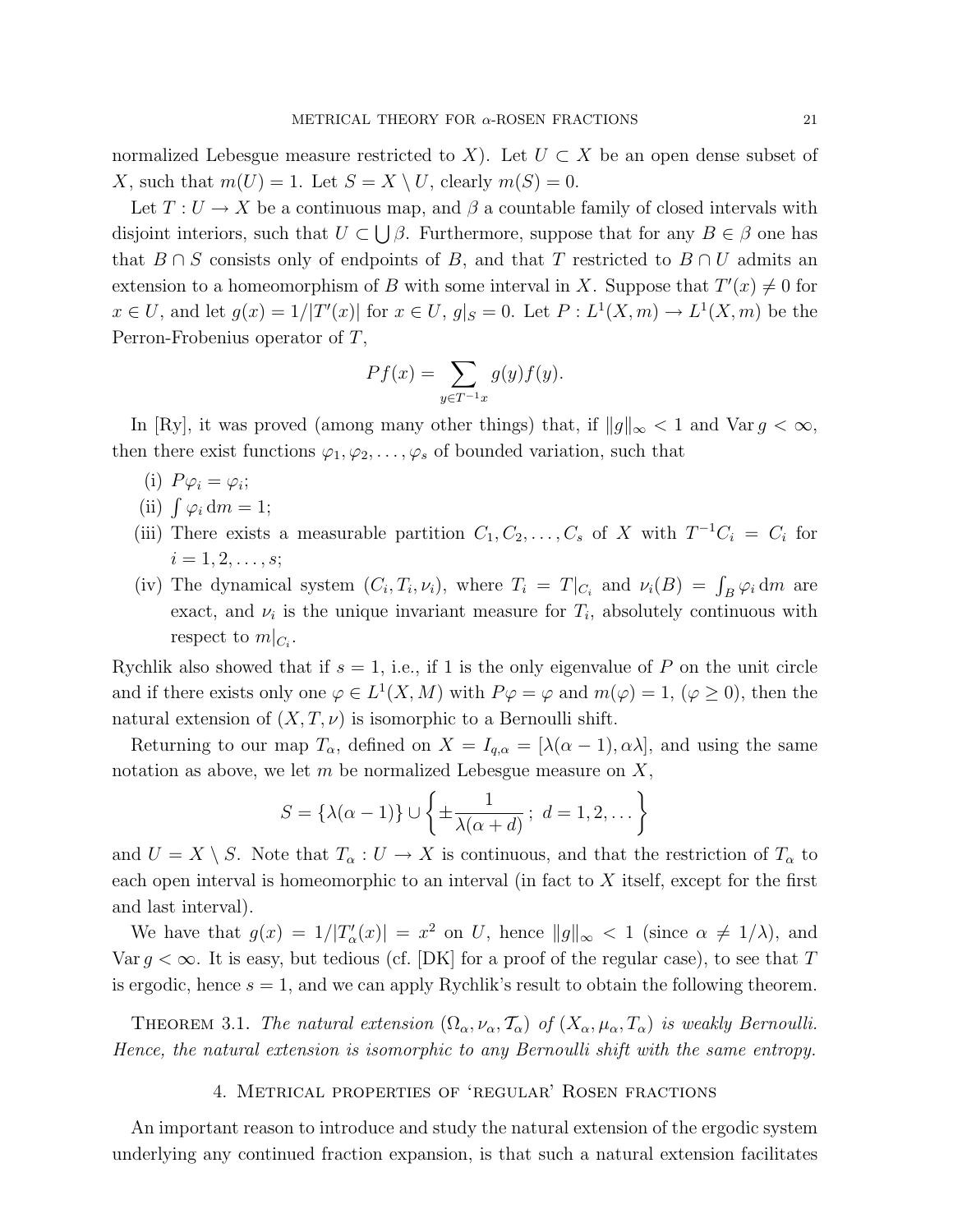the study of the continued fraction expansion at hand; see e.g. [DK] and [IK], Chapter 4. The following theorem is a consequence of this; see [BJW], [DK], or [IK], Chapter 4.

THEOREM 4.1. Let  $q \geq 3$ , and let  $1/2 \leq \alpha \leq 1/\lambda$ . For almost all  $G_q$ -irrational numbers x, the two-dimensional sequence  $\mathcal{T}_{\alpha}(x,0) = (T_{\alpha}^{n}(x), S_{n-1}/S_n)$ ,  $n \ge 1$ , is distributed over  $\Omega_{\alpha}$  according to the density function  $g_{\alpha}$ , given by

$$
g_{\alpha}(t,v) = \frac{C_{q,\alpha}}{(1+tv)^2}
$$

for  $(t, v) \in \Omega_{\alpha}$ , and  $g_{\alpha}(t, v) = 0$  otherwise. Here  $C_{q,\alpha}$  is the normalizing constant of the  $T_{\alpha}$ -invariant measure  $\nu_{\alpha}$ .

Due to Proposition 4.1, it is possible to study the distribution of various sequences related to the  $\alpha$ -Rosen expansion of almost every  $x \in X_\alpha$ . Classical examples of these are the frequency of digits, or the analogs of various classical results by Lévy and Khintchine. However, these results can already be obtained from the projection  $(X_\alpha, \mathcal{B}_\alpha, \mu_\alpha, T_\alpha)$  of  $(\Omega_\alpha, \bar{\mathcal{B}}_\alpha, \nu_\alpha, \mathcal{T}_\alpha)$  — which is also ergodic — and the Ergodic Theorem. For the distribution of the so-called *approximation coefficients*, the natural extension  $(\Omega_\alpha, \bar{\mathcal{B}}_\alpha, \nu_\alpha, \mathcal{T}_\alpha)$  is necessary. These approximation coefficients  $\Theta_n = \Theta_n(x)$ , are defined by

(19) 
$$
\Theta_n = \Theta_n(x) := S_n^2 \left| x - \frac{R_n}{S_n} \right|, \quad n \ge 0,
$$

where  $R_n/S_n$  is the nth  $\alpha$ -Rosen convergent, which is obtained by truncating the  $\alpha$ -Rosen expansion.

With  $(t_n, v_n) = T_\alpha^n(x, 0)$ , it follows from (18), that

(20) 
$$
\Theta_n = \frac{\varepsilon_{n+1} t_n}{1 + t_n v_n}, \quad \text{for } n \ge 1.
$$

Similarly, since  $t_n = \varepsilon_n/t_{n-1} - d_n\lambda$  and  $v_n = S_{n-1}/S_n$ , it follows from (6) that

(21) 
$$
\Theta_{n-1} = \frac{v_n}{1 + t_n v_n}, \text{ for } n \ge 1.
$$

In view of (20) and (21), we define the map

$$
F(t,v) = \left(\frac{v}{1+tv}, \frac{t}{1+tv}\right) =: (\xi, \eta), \quad \text{for } tv \neq -1.
$$

It is now easy calculation, see e.g. [BKS], p. 1293, that due to Proposition 4.1 one has for almost all  $x \in X_\alpha$  that the sequence  $(\Theta_{n-1}(x), \varepsilon_{n+1}\Theta_n(x))_{n\geq 0}$  is distributed on  $F(\Omega_\alpha)$ according to the density function  $C_{q,\alpha}/\sqrt{1-4\xi\eta}$ . Setting

$$
\Gamma_{\alpha}^{+} = F(\{(t, v) \in \Omega_{\alpha} \mid t \ge 0\}) \quad \text{and} \quad \Gamma_{\alpha}^{-} = F(\{(t, v) \in \Omega_{\alpha} \mid t \le 0\}),
$$

we have found the following theorem.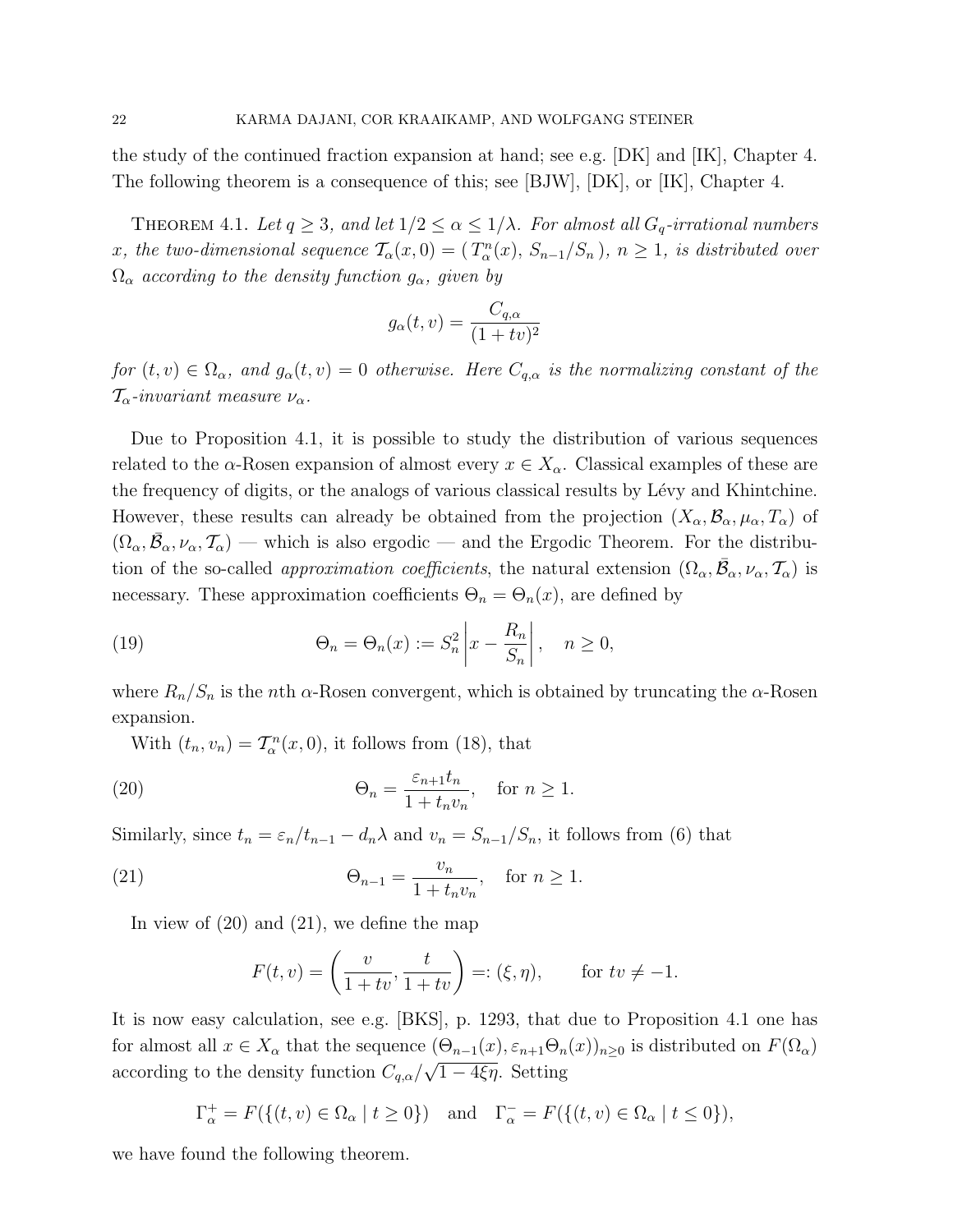THEOREM 4.2. Let  $q \geq 3$ ,  $1/2 \leq \alpha \leq 1/\lambda$ , and define the functions  $d_{\alpha}^+$  and  $d_{\alpha}^-$  by

(22) 
$$
d_{\alpha}^{\pm}(\xi,\eta) = \frac{C_{q,\alpha}}{\sqrt{1 \mp 4\xi\eta}} \quad \text{for} \quad (\xi,\eta) \in \Gamma_{\alpha}^{\pm},
$$

and  $d^{\pm}_{\alpha}(\xi,\eta) = 0$  otherwise. Then the sequence  $(\Theta_{n-1}(x), \Theta_n(x))_{n\geq 1}$  lies in the interior of  $\Gamma = \Gamma^+_{\alpha} \cup \Gamma^-_{\alpha}$  for all  $G_q$ -irrational numbers x, and for almost all x this sequence is distributed according to the density function  $d_{\alpha}$ , where

$$
d_{\alpha}(\xi,\eta) = d_{\alpha}^{+}(\xi,\eta) + d_{\alpha}^{-}(\xi,\eta).
$$

By this last statement we mean that, for almost all x and for all  $a, b \geq 0$ , the limit

$$
\lim_{N \to \infty} \frac{1}{N} \# \{ j : 1 \le j \le N, \Theta_{j-1}(x) < a, \Theta_j(x) < b \}
$$

exists, and equals

$$
\int_0^a \int_0^b d_{\alpha}(\xi, \eta) \,d\xi \,d\eta.
$$

Several corollaries can be drawn from Theorem 4.2, see e.g. [K1], where (for  $q = 3$ ) for almost all x the distributions of the sequences  $(\Theta_n)_{n\geq 1}$ ,  $(\Theta_{n-1} + \Theta_n)_{n\geq 1}$ ,  $(\Theta_{n-1} - \Theta_n)_{n\geq 1}$ were determined.

Here we only mention the following result for even values of  $q$ , a result which was previously obtained in [BKS] for both even and odd values of q, and  $\alpha = 1/2$ .

PROPOSITION 4.3. Let  $q \ge 4$  be an even integer,  $1/2 \le \alpha \le 1/\lambda$ , and let

$$
\mathcal{L}_{\alpha} := \min \left\{ \frac{\lambda}{\lambda + 2}, \frac{\lambda(2 - \alpha \lambda^2)}{4 - \lambda^2} \right\}.
$$

Then for almost all  $G_q$ -irrational numbers x and all  $c \geq 1/\mathcal{L}_{\alpha}$ , we have that

$$
\lim_{N \to \infty} \frac{1}{N} \# \left\{ n : 1 \le n \le N, \, \Theta_n(x) < \frac{1}{c} \right\} = \frac{\lambda C_{q,\alpha}}{c} \, .
$$

**PROOF.** In view of the expression of  $\Theta_{n-1}(x)$  in (20), we consider curves given by

$$
c = \frac{v}{1 + tv},
$$

where  $c > 0$  is a constant, and  $t \in [\ell_0, r_0]$ . Note that these curves are monotonically increasing on  $[\ell_0, r_0]$ , and that the curve given by  $v = \frac{c_1}{1-c_0}$  $\frac{c_1}{1-c_1t}$  lies "above" the curve given by  $v = \frac{c_2}{1-c}$  $\frac{c_2}{1-c_2t}$ , if and only if  $c_1 > c_2$ .

Now let  $\mathcal{L}_{\alpha}$  be defined as the positive largest c for which the curve  $c = \frac{v}{1+tv}$  lies in  $\Omega_{\alpha}$ for  $t \in [\ell_0, r_0]$ , i.e.,

$$
\mathcal{L}_{\alpha} = \max \left\{ c > 0 : \left( t, \frac{c}{1 - ct} \right) \in \Omega_{\alpha}, \text{ for all } t \in [\ell_0, r_0] \right\}.
$$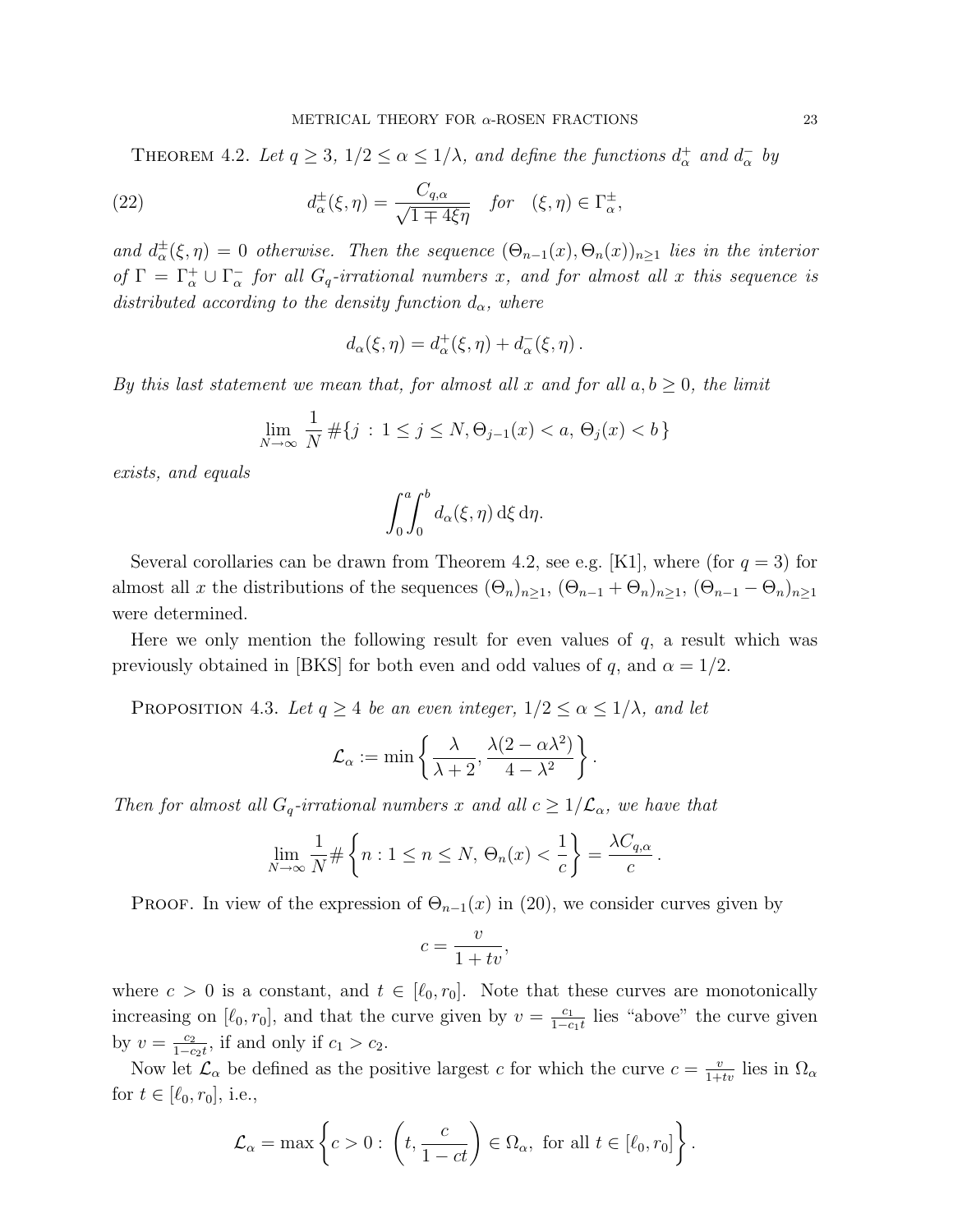It follows from Theorem 4.1 that for all  $z \leq \mathcal{L}_{\alpha}$ , and for almost all  $G_q$ -irrationals x one has that

$$
\lim_{N \to \infty} \frac{1}{N} \# \{ n : 1 \le n \le N, \, \Theta_n(x) < z \} = \int_{\ell_0}^{r_0} \left( \int_0^{\frac{z}{1 - z t}} g_\alpha(t, v) \, \mathrm{d}v \right) \mathrm{d}t = \lambda C_{q, \alpha} z \,,
$$

where  $C_{q,\alpha}$  is the normalizing constant of the invariant measure (which has density  $g_{\alpha}$ ). So we are left to show that  $\mathcal{L}_{\alpha} = \min \left\{ \frac{\lambda}{\lambda+2}, \frac{\lambda(2-\alpha\lambda^2)}{4-\lambda^2} \right\}$  $\frac{2-\alpha\lambda^2}{4-\lambda^2}\bigg\}.$ 

In the even case we can discern three cases:  $\alpha = 1/2, 1/2 < \alpha < 1/\lambda$ , and  $\alpha = 1/\lambda$ . Note that the first case has been dealt with in [BKS]; in case  $\alpha = 1/2$  one has that  $\mathcal{L}_{\alpha} = \frac{\lambda}{\lambda+2}.$ 

In case  $1/2 < \alpha < 1/\lambda$ , first note that the curve  $c_1 = \frac{v}{1+tv}$  goes through  $(r_1, H_1)$  $\left(\frac{1}{\alpha\lambda} - \lambda, \frac{1}{\lambda+1}\right)$  if and only if  $c_1 = \frac{\alpha\lambda}{\alpha\lambda+1}$ . Since in this case

$$
\frac{\alpha\lambda}{\alpha\lambda+1} < \frac{1}{2} < \frac{1}{\lambda} = H_2,
$$

and the curve  $c_1 = \frac{v}{1+tv}$  is monotonically increasing on  $[\ell_0, r_0]$ , we immediately find that this curve is in  $\Omega_{\alpha}$  for  $t \in [\ell_0, 0]$ , yielding that  $\mathcal{L}_{\alpha} \leq \frac{\alpha \lambda}{\alpha \lambda + 1}$ .

From Theorem 2.2 we see that  $\ell_{p-2} < 0 < \ell_{p-1}$ . Setting

$$
c_2 = \frac{H_{2p-2}}{1 + \ell_{p-1} H_{2p-2}} = \frac{\lambda (2 - \alpha \lambda^2)}{4 - \lambda^2}, \quad c_3 = \frac{H_{2p-1}}{1 + r_0 H_{p-1}} = \frac{1}{1 + \alpha \lambda},
$$

it follows from Theorem 2.3 (see also Figure 3 for  $q = 6$ ) that  $\mathcal{L}_{\alpha} = \min\{c_1, c_2\}$ , since  $c_1$ c<sub>3</sub>. For q (and therefore  $\lambda$ ) fixed, and for  $\alpha \in [1/2, 1/\lambda]$ , one easily shows that  $c_1 = c_1(\alpha)$ is a monotonically increasing function of  $\alpha$ , with  $c_1(1/2) = \frac{\lambda}{\lambda+2}$ , and  $c_1(1/\lambda) = 1/2$ , while  $c_2 = c_2(\alpha)$  is a line with slope  $-\lambda^3/(4-\lambda^2)$ . Since  $c_2(1/2) = \lambda/2 > 1/2 > \lambda/(\lambda+2)$ , and  $c_2(1/\lambda) = \lambda/(\lambda + 2) = c_1(1/2) < c_1(1/\lambda) = 1/2$ , we find for  $1/2 < \alpha < 1/\lambda$  that

$$
\mathcal{L}_{\alpha} = \min \left\{ \frac{\lambda}{\lambda + 2}, \frac{\lambda(2 - \alpha \lambda^2)}{4 - \lambda^2} \right\}
$$

In case  $\alpha = 1/\lambda$ , the point  $(1, \lambda/2)$  yields  $c = \lambda/(\lambda + 2)$ . Since the curve  $c = \frac{v}{1+\lambda}$  $1+tv$ is monotonically increasing on  $[\ell_0, r_0]$ , and from the fact that for  $t = 0$  we have that  $v = c = \lambda/(\lambda + 2) < 1/\lambda$ , where  $1/\lambda$  is the "smallest height" of  $\Omega_{\alpha}$ , we find that

$$
{\cal L}_{1/\lambda}=\frac{\lambda}{\lambda+2}.
$$

.

This proves the theorem.  $\Box$ 

Remark. We only deal with the even case in Proposition 4.3; a result for the odd case is obtained similarly, but has a more involved expression.

Acknowledgements. We thank the referee for many valuable remarks, which improved considerably the quality of the presentation of this paper.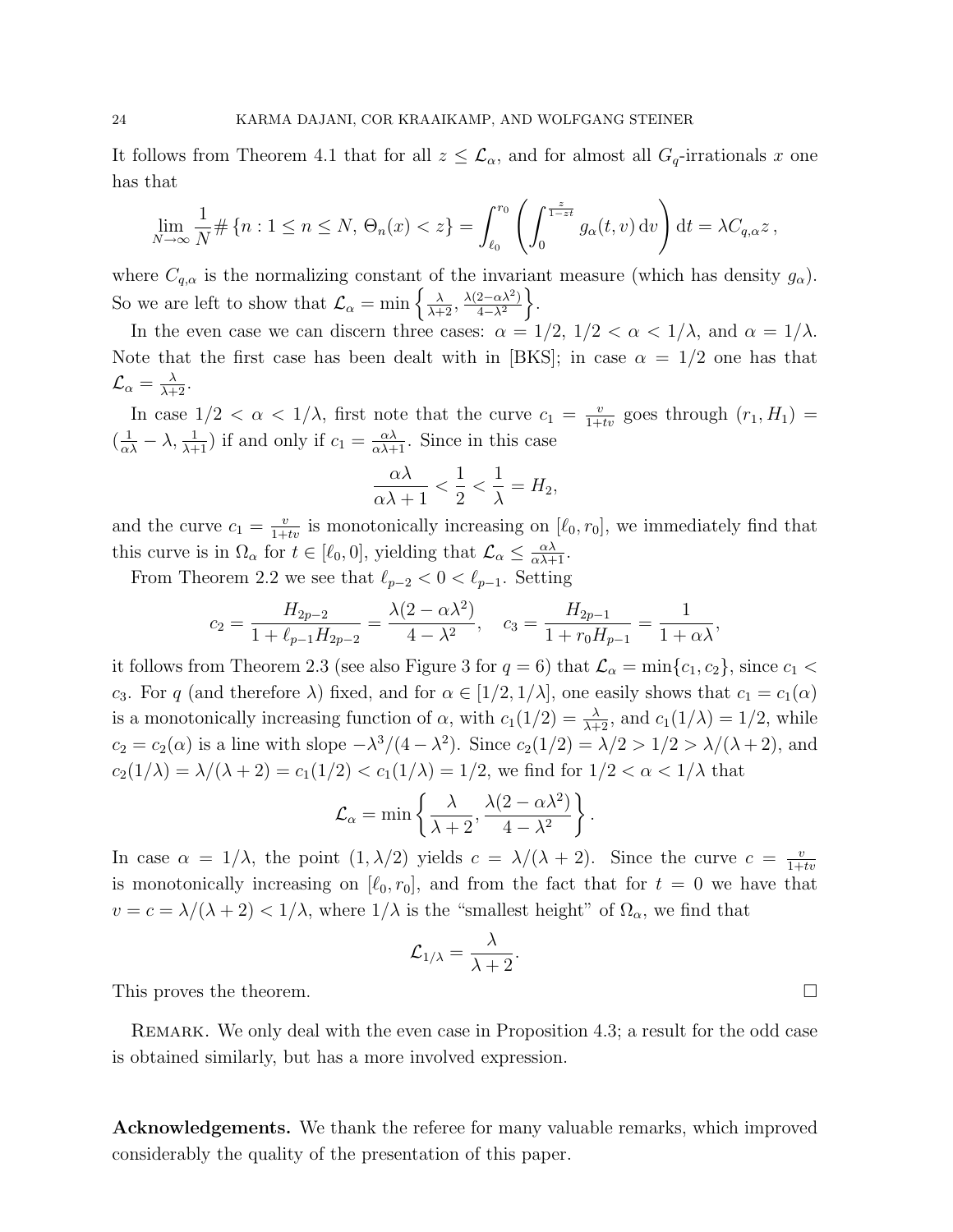#### METRICAL THEORY FOR  $\alpha$ -ROSEN FRACTIONS 25

### **REFERENCES**

- [BJW] W. Bosma, H. Jager, and F. Wiedijk, Some metrical observations on the approximation by continued fractions, Nederl. Akad. Wetensch. Indag. Math. 45 (1983), no. 3, 281–299.
- [BKS] R.M. Burton, C. Kraaikamp and T.A. Schmidt, Natural extensions for the Rosen fractions, Trans. Amer. Math. Soc. 352 (2000), no. 3, 1277–1298.
- [DK] K. Dajani and C. Kraaikamp, Ergodic theory of numbers, Carus Mathematical Monographs, 29. Mathematical Association of America, Washington, DC, 2002.
- [GH] K. Gröchenig and A. Haas, Backward continued fractions and their invariant measures, Canad. Math. Bull. 39 (1996), 186–198.
- [IK] M. Iosifescu and C. Kraaikamp, Metrical theory of continued fractions, Mathematics and its Applications, 547. Kluwer Academic Publishers, Dordrecht, 2002.
- [K1] C. Kraaikamp, The distribution of some sequences connected with the nearest integer continued fraction, Indag. Math. **49** (1987), 177-191.
- [K2] C. Kraaikamp, A new class of continued fraction expansions, Acta Arith. 57 (1991), 1–39.
- [N1] H. Nakada, *Metrical theory for a class of continued fraction transformations*, Tokyo J. Math. 4 (1981), 399–426.
- [N2] H. Nakada, Continued fractions, geodesic flows and Ford circles, in: Algorithms, Fractals and Dynamics, Ed. Y. Takahashi, Plenum Press, 1995, 179–191.
- [NIT] H. Nakada, Sh. Ito, S. Tanaka, On the invariant measure for the transformations associated with some real continued-fractions, Keio Engrg. Rep. 30 (1977), 159-175.
- [Roh] V.A. Rohlin, Exact endomorphisms of Lebesgue spaces, Izv. Akad. Nauk SSSR Ser. Mat. 25 (1961), 499–530. Amer. Math. Soc. Transl. Series 2, 39 (1964), 1–36.
- [Ros] D. Rosen, A class of continued fractions associated with certain properly discontinuous groups, Duke Math. J. 21 (1954), 549–563.
- [Ry] M. Rychlik, Bounded variation and invariant measures, Studia Math. 76 (1983), 69–80.
- [Schm] T.A. Schmidt, Remarks on the Rosen λ-continued fractions, in Number theory with an emphasis on the Markoff spectrum, A. Pollington, W. Moran, eds., Dekker, New York, 1993, 227–238.
- [Schw] F. Schweiger, Ergodic theory of fibred systems and metric number theory. Oxford: Clarendon Press, 1995.
- [TI] S. Tanaka and Sh. Ito, On a family of continued-fraction transformations and their ergodic properties, Tokyo J. Math. 4 (1981), no. 1, 153–175.
- [W] H. Weber, Lehrbuch der Algebra, I, 2nd edition, Viehweg, Braunschweig, 1898.

Department of Mathematics UTRECHT UNIVERSITY POSTBUS 80.000 3508 TA Utrecht the Netherlands E-mail address: k.dajani1@uu.nl

TU DELFT EWI (DIAM) Mekelweg 4 2628 CD DELFT